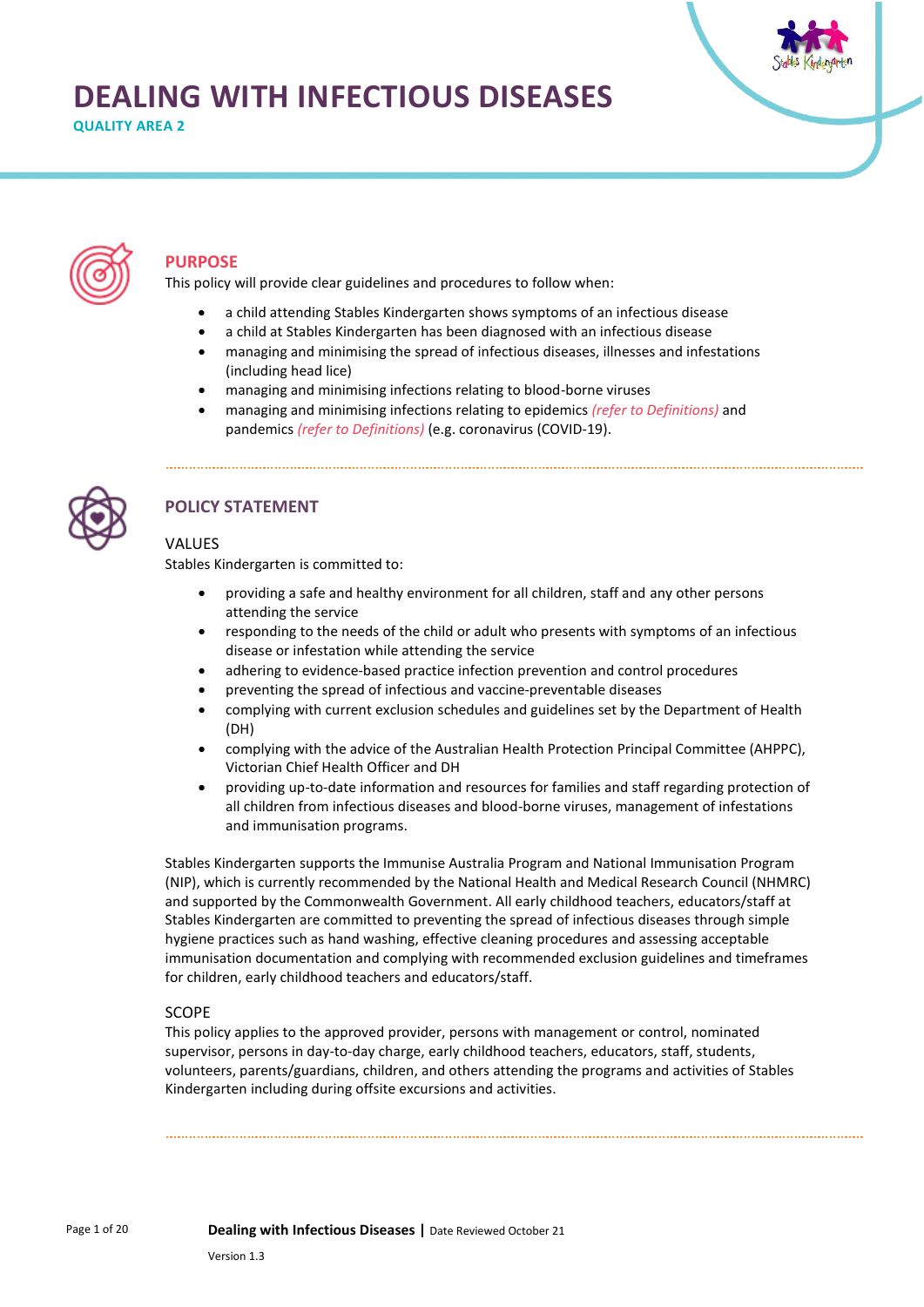| <b>RESPONSIBILITIES</b>                                                                                                                                                                                                                                                                                                                                                                                                                       | with management or contro<br>Approved provider and persons | persons in day-to-day charge<br>Nominated supervisor and | educators and all other staff<br>Early childhood teacher, | Parents/guardians | students<br>Contractors, volunteers and |
|-----------------------------------------------------------------------------------------------------------------------------------------------------------------------------------------------------------------------------------------------------------------------------------------------------------------------------------------------------------------------------------------------------------------------------------------------|------------------------------------------------------------|----------------------------------------------------------|-----------------------------------------------------------|-------------------|-----------------------------------------|
| Ensuring standard precaution practices (refer to Definitions) are<br>carried out every day to minimise and, where possible, eliminate<br>the risk of transmission of infection                                                                                                                                                                                                                                                                | $\sqrt{}$                                                  | $\sqrt{}$                                                | $\sqrt{}$                                                 |                   | $\sqrt{}$                               |
| Ensuring that where there is an occurrence of an infectious<br>disease at the service, reasonable steps are taken to prevent the<br>spread of that infectious disease (Regulation 88(1))                                                                                                                                                                                                                                                      | $\sqrt{}$                                                  | $\sqrt{}$                                                | $\sqrt{}$                                                 | $\sqrt{}$         | V                                       |
| Ensuring that where there is an occurrence of an infectious<br>disease at the service, a parent/guardian or authorised<br>emergency contact of each child at the service is notified of the<br>occurrence as soon as is practicable (Regulation 88(2))                                                                                                                                                                                        | $\sqrt{}$                                                  | $\sqrt{}$                                                | $\sqrt{}$                                                 |                   |                                         |
| Ensuring that information from the DH about the minimum<br>exclusion periods (refer to Definitions) is displayed at the service<br>and is available to all stakeholders                                                                                                                                                                                                                                                                       | $\sqrt{ }$                                                 | $\sqrt{}$                                                | $\sqrt{}$                                                 |                   |                                         |
| Ensuring that a child is excluded from the service in accordance<br>with the minimum exclusion periods (refer to Definitions) when<br>informed that the child is infected with an infectious disease<br>(refer to Definitions) or has been in contact with a person who is<br>infected with an infectious disease (refer to Definitions) as<br>required under Regulation 111(1) of the Public Health and<br><b>Wellbeing Regulations 2019</b> | $\sqrt{}$                                                  | $\sqrt{}$                                                |                                                           | $\sqrt{}$         | V                                       |
| Contacting the Communicable Disease Section, DHHS (refer to<br>Definitions) if there is an outbreak of two or more cases of<br>gastrointestinal illness in a 48-hour period (refer to Sources)                                                                                                                                                                                                                                                | ٦                                                          | V                                                        |                                                           |                   |                                         |
| Ensuring obligations under No Jab No Play legislation (Public<br>Health and Wellbeing Act 2008), including to request, assess and<br>manage immunisation documentation are met, and to assist<br>parents/carers and families who may face difficulties in meeting<br>the requirements (refer to Enrolment and Orientation Policy)                                                                                                             | √                                                          | $\sqrt{}$                                                |                                                           |                   |                                         |
| Ensuring when directed by the Chief Health Officer, that a child<br>who is at material risk of contracting a vaccine-preventable<br>disease is excluded until the Chief Health Officer directs that<br>attendance can be resumed (Regulation $111(2)(4)$ of the Public<br><b>Health and Wellbeing Regulations 2019)</b>                                                                                                                       | $\sqrt{ }$                                                 | $\sqrt{}$                                                | $\sqrt{}$                                                 | $\sqrt{}$         |                                         |
| Ensuring that a minimum of one educator with current approved<br>first aid qualifications is in attendance and immediately available<br>at all times the service is in operation (refer to Administration of<br>First Aid Policy).                                                                                                                                                                                                            | √                                                          | $\sqrt{}$                                                | V                                                         |                   |                                         |
| Notifying DET within 24 hours of a serious incident                                                                                                                                                                                                                                                                                                                                                                                           | $\sqrt{ }$                                                 | $\sqrt{}$                                                |                                                           |                   |                                         |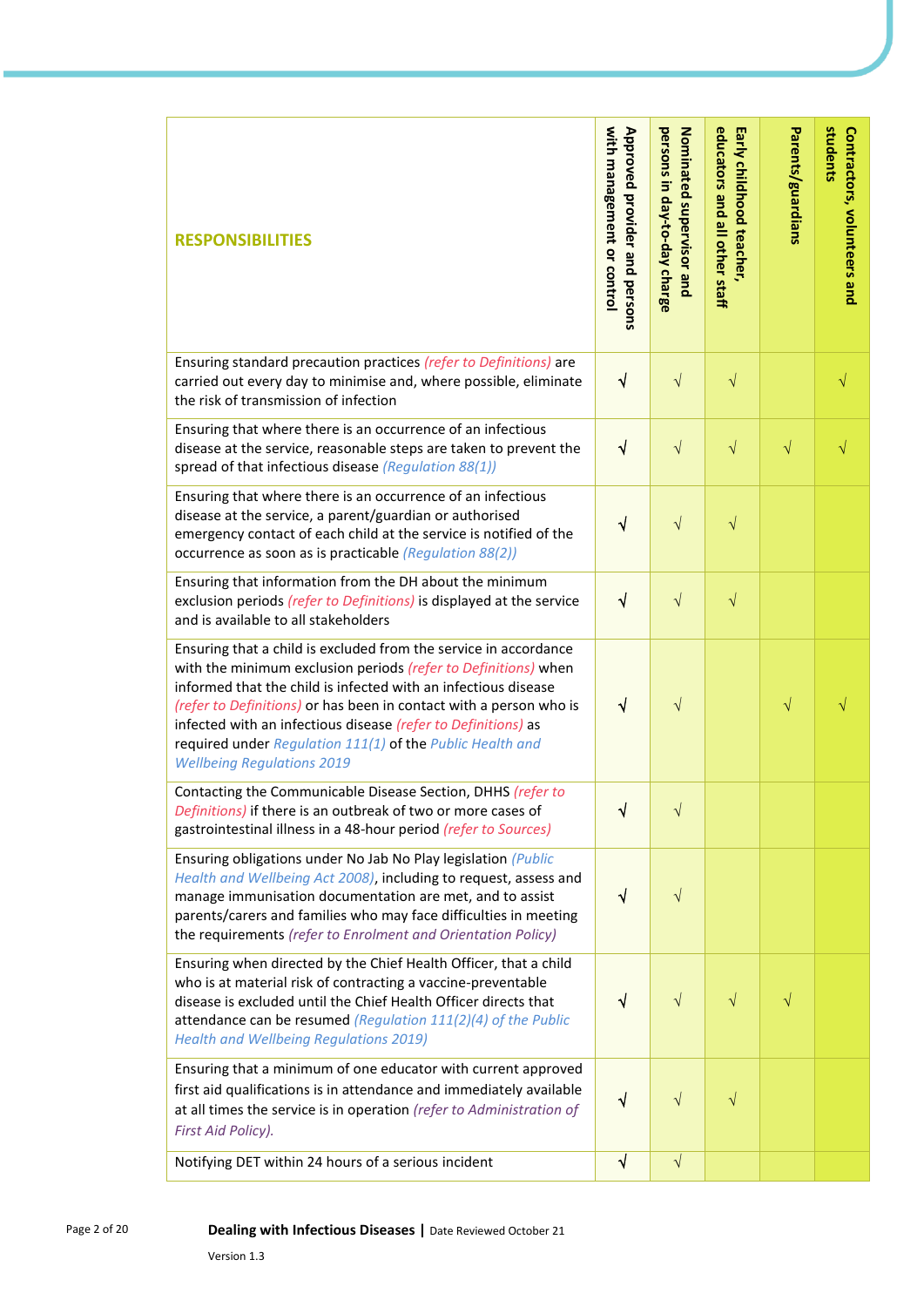| Conducting a thorough inspection of the service on a regular<br>basis, and consulting with staff to assess any risks by identifying<br>the hazards and potential sources of infection                                                                                                                                                                                                                   | $\sqrt{}$  | $\sqrt{}$  | $\sqrt{}$ |           | $\sqrt{}$ |
|---------------------------------------------------------------------------------------------------------------------------------------------------------------------------------------------------------------------------------------------------------------------------------------------------------------------------------------------------------------------------------------------------------|------------|------------|-----------|-----------|-----------|
| Establishing and complying with good hygiene and infection<br>prevention and control procedures (refer to Hygiene Policy)<br>(refer to Attachment 3)                                                                                                                                                                                                                                                    | $\sqrt{}$  | $\sqrt{}$  | $\sqrt{}$ | $\sqrt{}$ | $\sqrt{}$ |
| Observing for signs and symptoms of an infectious disease in<br>children, and taking appropriate measures to minimise cross-<br>infection and inform management                                                                                                                                                                                                                                         |            | $\sqrt{ }$ | $\sqrt{}$ | $\sqrt{}$ | $\sqrt{}$ |
| Providing appropriate and current information and resources to<br>all stakeholders regarding the identification and management of<br>infectious diseases, blood-borne viruses and infestations                                                                                                                                                                                                          | $\sqrt{ }$ | $\sqrt{}$  | $\sqrt{}$ |           | $\sqrt{}$ |
| Keeping informed of current legislation, information, research<br>and evidence-based practice                                                                                                                                                                                                                                                                                                           | $\sqrt{ }$ | $\sqrt{ }$ | $\sqrt{}$ | $\sqrt{}$ | $\sqrt{}$ |
| Complying with the Hygiene Policy of the service and the<br>procedures for infection prevention and control relating to<br>blood-borne viruses (refer to Attachment 3)                                                                                                                                                                                                                                  | $\sqrt{ }$ | $\sqrt{ }$ | $\sqrt{}$ | $\sqrt{}$ | $\sqrt{}$ |
| Communicating changes to the exclusion table or immunisation<br>laws to all stakeholders in a timely manner                                                                                                                                                                                                                                                                                             | $\sqrt{}$  | $\sqrt{ }$ | $\sqrt{}$ |           | $\sqrt{}$ |
| Complying with the advice of the Australian Health Protection<br>Principal Committee (AHPPC), Victorian Chief Health Officer and<br>DH in an epidemic or pandemic event (refer to Attachment 4).                                                                                                                                                                                                        | $\sqrt{}$  | $\sqrt{ }$ | $\sqrt{}$ | $\sqrt{}$ | $\sqrt{}$ |
| Notifying everyone at the service of any outbreak of infectious<br>disease at the service including information about the nature of<br>the illness, incubation and infectious periods, and the service's<br>exclusion requirements for the illness, and displaying this<br>information in a prominent position                                                                                          | $\sqrt{ }$ | $\sqrt{}$  | $\sqrt{}$ |           |           |
| Advising parents/guardians on enrolment that the minimum<br>exclusion periods will be observed in regard to the outbreak of<br>any infectious diseases or infestations (refer to:<br>www2.health.vic.gov.au/public-health/infectious-<br>diseases/school-exclusion/school-exclusion-table).                                                                                                             | $\sqrt{}$  | $\sqrt{}$  | $\sqrt{}$ |           |           |
| Providing information to staff and families about child and adult<br>immunisation recommendations (refer to Attachment 5)                                                                                                                                                                                                                                                                               | $\sqrt{ }$ | $\sqrt{ }$ |           |           |           |
| Advising the parents/guardians of a child who is not fully<br>immunised on enrolment and/or is undertaking the 16 weeks<br>grace period, that they will be required to keep their child at<br>home when a vaccine-preventable disease is diagnosed at the<br>service, and until there are no more occurrences of that disease<br>and the exclusion period has ceased                                    | √          | $\sqrt{}$  | $\sqrt{}$ |           |           |
| Complying with the Public Health Order COVID-19 vaccination<br>requirements (refer to Attachment 6)                                                                                                                                                                                                                                                                                                     | $\sqrt{ }$ | $\sqrt{ }$ | $\sqrt{}$ | $\sqrt{}$ | $\sqrt{}$ |
| Ensuring that parents/guardians understand that they must<br>inform the approved provider or nominated supervisor as soon<br>as practicable if the child is infected with an infectious disease or<br>infestation, or has been in contact with a person infected with a<br>condition for which the exclusion of contacts is specified<br>(Regulation 110, Public Health and Wellbeing Regulations 2019) | √          | √          | V         |           |           |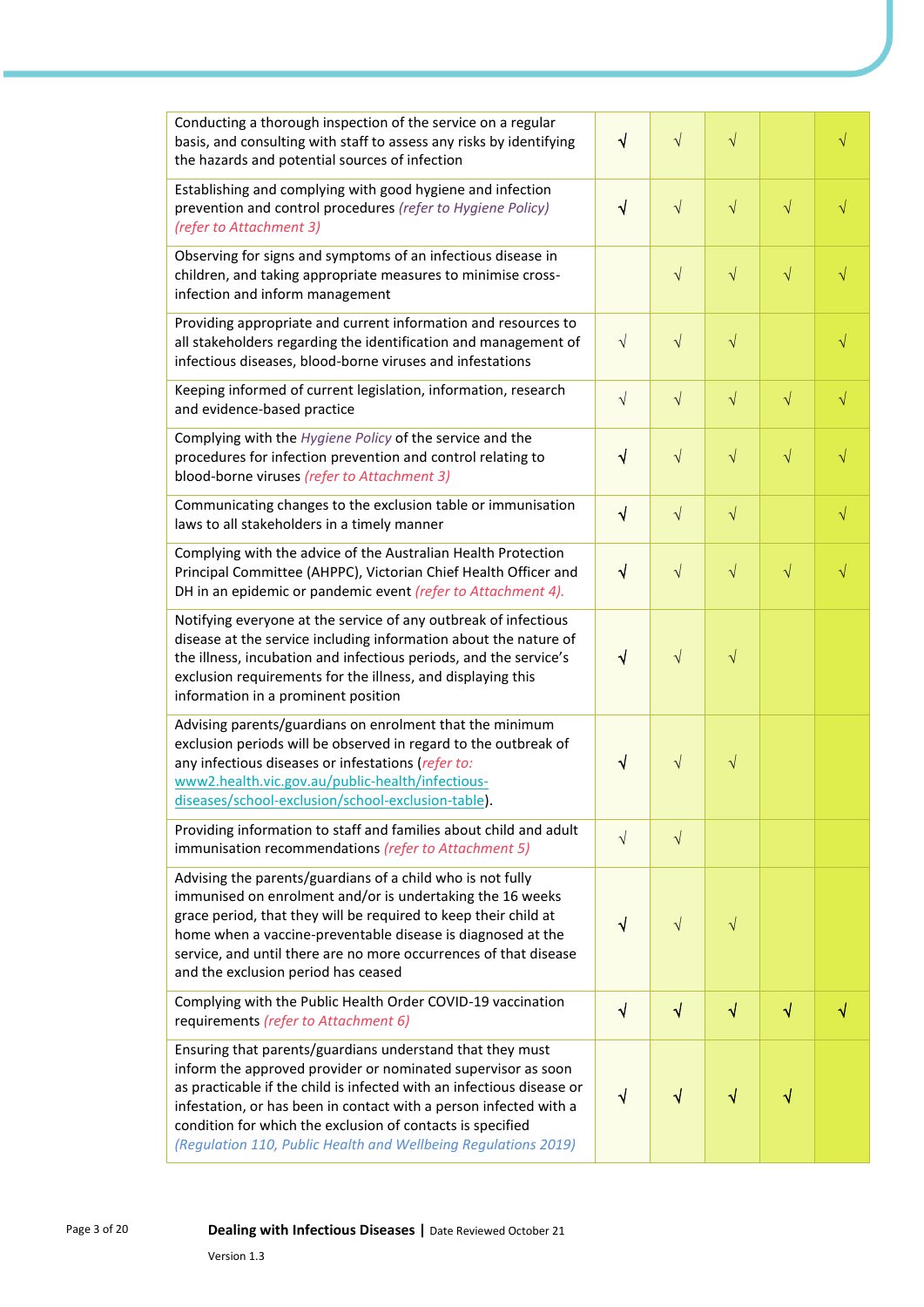| Providing information and resources to parents/guardians to<br>assist in the identification and management of infectious<br>diseases and infestations                                                                                                                                                                                                                                                                           | $\sqrt{ }$ | $\sqrt{ }$ | $\sqrt{}$ |           |           |
|---------------------------------------------------------------------------------------------------------------------------------------------------------------------------------------------------------------------------------------------------------------------------------------------------------------------------------------------------------------------------------------------------------------------------------|------------|------------|-----------|-----------|-----------|
| Ensuring all families have provided consent to conduct head lice<br>inspections on enrolment                                                                                                                                                                                                                                                                                                                                    | $\sqrt{ }$ | $\sqrt{ }$ | $\sqrt{}$ |           |           |
| Conducting head lice inspections whenever an infestation is<br>suspected, which involves visually checking children's hair and<br>notifying the approved provider and parents/guardians of the<br>child if an infestation of head lice is suspected                                                                                                                                                                             |            | $\sqrt{ }$ | $\sqrt{}$ |           |           |
| Providing a head lice action form (refer to Attachment 1) to the<br>parents/guardians of a child suspected of having head lice                                                                                                                                                                                                                                                                                                  | $\sqrt{ }$ | $\sqrt{ }$ | $\sqrt{}$ |           |           |
| Providing a head lice notification advice to all parents/guardians<br>when an infestation of head lice has been detected at the service                                                                                                                                                                                                                                                                                         | $\sqrt{ }$ | $\sqrt{ }$ | $\sqrt{}$ |           |           |
| Maintaining confidentiality at all times (refer to Privacy and<br><b>Confidentiality Policy)</b>                                                                                                                                                                                                                                                                                                                                | $\sqrt{ }$ | $\sqrt{ }$ | $\sqrt{}$ | $\sqrt{}$ | $\sqrt{}$ |
| Keeping their child/ren at home if they are unwell or have an<br>excludable infectious disease or infestation (refer to Definitions)                                                                                                                                                                                                                                                                                            |            |            |           | $\sqrt{}$ |           |
| Informing service management as soon as practicable if their<br>child has an infectious disease or infestation (refer to Definitions)<br>or has been in contact with a person who has an infectious<br>disease (Regulation110 of the Public Health and Wellbeing<br><b>Regulations 2019)</b>                                                                                                                                    |            |            |           | √         |           |
| Complying with the minimum exclusion periods (refer to<br>Definitions) or as directed by the approved provider or<br>nominated supervisor after the Chief Health Officer directed<br>them to exclude a child enrolled whom the Chief Health Officer<br>has determined to be at material risk of contracting a vaccine-<br>preventable disease (Regulation 111(2) of the Public Health and<br><b>Wellbeing Regulations 2019)</b> |            |            |           | √         |           |
| BOLD tick $\sqrt{}$ indicates legislation requirement                                                                                                                                                                                                                                                                                                                                                                           |            |            |           |           |           |



### **PROCEDURES**

- Refer to *Attachment 3.* Infection control relating to blood borne viruses
- Refer to *Attachment 4* Actions for early childhood and care services in an epidemic or pandemic event

• Refer to *Attachment 6* COVID -19 vaccination requirements



### **BACKGROUND AND LEGISLATION**

#### BACKGROUND

Infectious diseases such as the chickenpox, common cold, measles and mumps, are common in children and adults may also be susceptible.

Children are at a greater risk of exposure to infections in a children's service than at home due to the amount of time spent with a large number of other children.

The DH publishes the Minimum Period of Exclusion from Primary Schools and Children's Services Centres for Infectious Diseases Cases and Contacts, to assist in protecting the public by preventing, or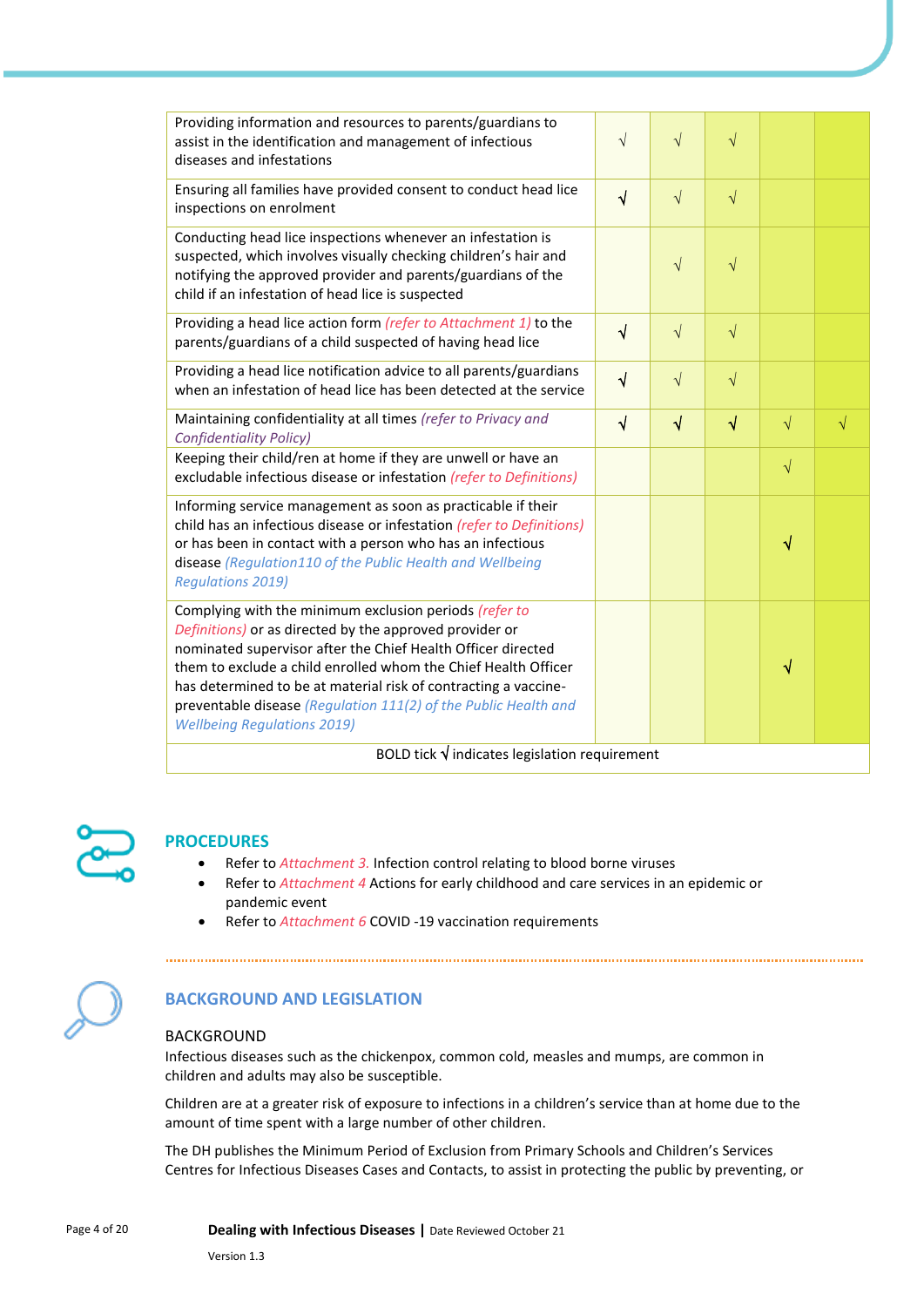containing, outbreaks of infectious conditions common in schools and children's services and is regulated by the *Public Health and Wellbeing Regulations 2019*.

During an epidemic or pandemic, further instruction and guidance may be issued by the DH and the Australian Health Protection Principal Committee (AHPPC).

An approved provider must take reasonable steps to prevent the spread of infectious diseases at the service, and ensure that the parent/guardian, authorised nominee or emergency contact of each child enrolled at the service is notified of the occurrence of an infectious disease as soon as possible. The service must have policies and procedures in place for dealing with infectious diseases *(Regulation 88 of the Education and Care Services National Regulations 2011).* The service has a duty of care to ensure that everyone attending the service is provided with a high level of protection during all hours that the service is in operation. Protection can include:

- notifying (as soon as practicable) children, families and educators/staff when an excludable illness/disease is detected at the service
- complying with relevant health department exclusion guidelines, advice and information
- increasing educator/staff awareness of cross-infection through physical and close contact with others.

The Victorian Government offers an immunisation program for children to assist in preventing the spread of infectious diseases. There is also the Immunise Australia Program and National Immunisation Program (NIP), which is currently recommended by the National Health and Medical Research Council (NHMRC) and supported by the Commonwealth Government.

Early childhood education and care services that are regulated under the *Education and Care Services National Law Act 2010* have obligations under No Jab No Play legislation *(Public Health and Wellbeing Act 2008),* including to request, assess and manage immunisation documentation and to assist parents/carers and families who may face difficulties in meeting the requirements *(refer to Enrolment and Orientation Policy).*

#### LEGISLATION AND STANDARDS

Relevant legislation and standards include but are not limited to:

- Education and Care Services National Law Act 2010
- Education and Care Services National Regulations 2011: Regulation 88
- Family Assistance Legislation Amendment (Jobs for Families Child Care Package) Act 2017 (Cth)
- Health Records Act 2001 (Vic)
- National Quality Standard, Quality Area 2: Children's Health and Safety
- National Quality Standard, Quality Area 6: Collaborative Partnerships with Families and Communities
- Public Health & Wellbeing Amendment (No Jab No Play) Act 2015 (Vic)
- Occupational Health and Safety Act 2004 (Vic)
- Privacy and Data Protection Act 2014 (Vic)
- Privacy Act 1988 (Cth)
- Public Health and Wellbeing Act 2008 (Vic)

The most current amendments to listed legislation can be found at:

- Victorian Legislation Victorian Law Today: [www.legislation.vic.gov.au](http://www.legislation.vic.gov.au/)
- Commonwealth Legislation Federal Register of Legislation: [www.legislation.gov.au](http://www.legislation.gov.au/)

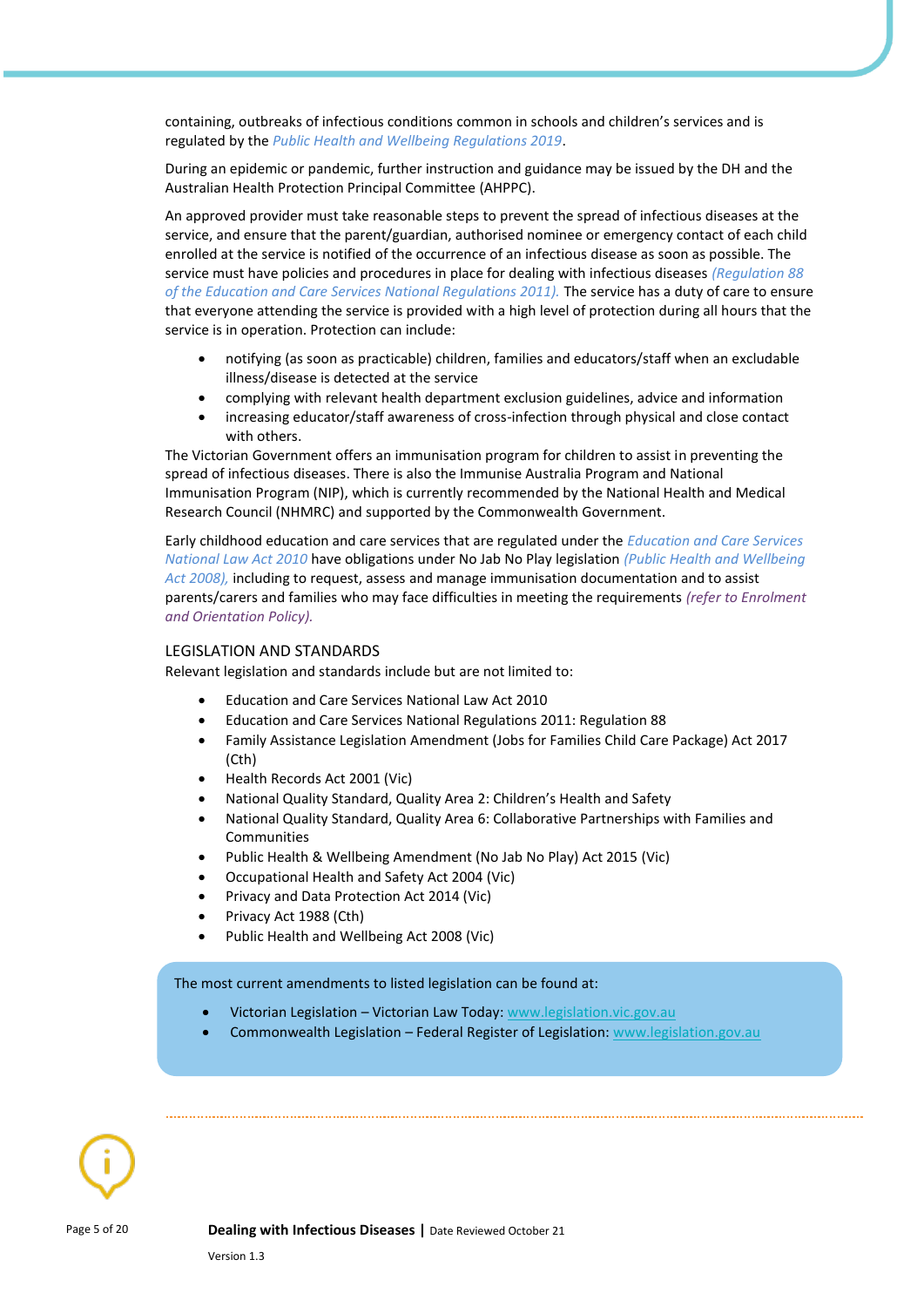#### **DEFINITIONS**

The terms defined in this section relate specifically to this policy. For regularly used terms e.g. Approved provider, Nominated supervisor, Notifiable complaints, Serious incidents, Duty of care, etc. refer to the Definitions file of the PolicyWorks catalogue.

**Blood-borne virus (BBV):** A virus that is spread when blood from an infected person enters another person's bloodstream and include human immunodeficiency virus (HIV), hepatitis B, and hepatitis C. Where basic hygiene, safety, infection prevention and control and first aid procedures are followed, the risks of contracting a blood-borne virus are negligible.

**Communicable Disease Section:** Responsibility for communication and advice in relation to infectious diseases on behalf of the Secretary of the Victorian DH.

**Epidemic:** is an outbreak of a contagious disease that spreads rapidly and extensively, and affects many individuals simultaneously in an area or population.

**Exclusion:** Inability to attend or participate in the program at the service.

**Illness:** Any sickness and/or associated symptoms that affect the child's normal participation in the program at the service.

**Infection:** The invasion and multiplication of micro-organisms in bodily tissue.

**Infestation:** The lodgement, development and reproduction of arthropods (such as head lice), either on the surface of the body of humans or animals, or in clothing.

**Infectious disease:** An infectious disease designated by the Communicable Disease Section *(refer to Definitions)*, Department of Health Victoria (DH) as well as those listed in Schedule 7 of the *Public Health and Wellbeing Regulations 2019*, the Minimum Period of Exclusion from Primary Schools, Education and Care Service Premises and Children's Centres for Infectious Diseases Cases and **Contacts** 

**Medication:** Any substance, as defined in the *Therapeutic Goods Act 1989* (Cwlth), that is administered for the treatment of an illness or medical condition.

**Minimum exclusion period:** The minimum period for excluding any person from attending a children's service to prevent the spread of infectious diseases as specified in Schedule 7: Minimum Period of Exclusion from Primary Schools and Children's Services for Infectious Diseases Cases and Contacts of the *Public Health and Wellbeing Regulations 2019*. An infringement penalty for failure to exclude a child with, or exposed to, a specified infectious disease applies (applicable to a person in charge). The exclusion period table, published by the DHHS, can be accessed a[t www2.health.vic.gov.au/public](https://www2.health.vic.gov.au/public-health/infectious-diseases/school-exclusion/school-exclusion-table.)[health/infectious-diseases/school-exclusion/school-exclusion-table.](https://www2.health.vic.gov.au/public-health/infectious-diseases/school-exclusion/school-exclusion-table.)

**Pandemic:** is an epidemic *(refer to Definitions)* occurring worldwide, or over a wide geographic area and affecting a large proportion of the population.

**Pediculosis:** Infestation of head lice that is transmitted by having head-to-head contact with another person who has head lice. Pediculosis does not contribute to the spread of any infectious diseases, and outbreaks of this condition are common in schools and childcare facilities.

**Standard precautions:** work practices that achieve a basic level of infection prevention and control. Using standard precautions aims to minimise and, where possible, eliminate the risk of transmission of infection, particularly those caused by blood-borne viruses. Standard precautions include but are not limited to: hand hygiene, cleaning equipment and the environment, respiratory hygiene and cough etiquette and appropriate use of PPE.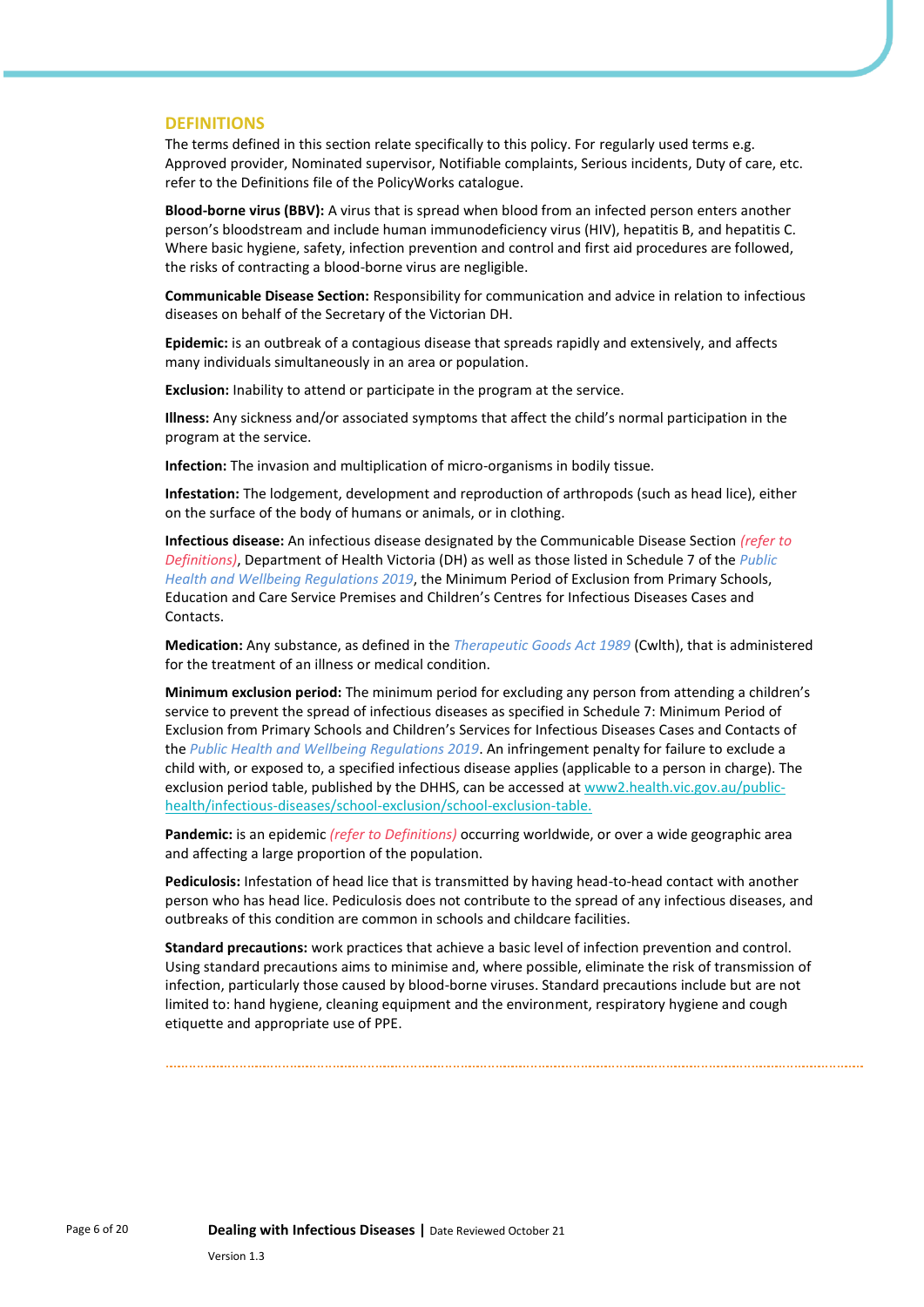

### **SOURCES AND RELATED POLICIES**

### SOURCES

- Victorian Department of Health & Human Services*. Disease information and advice.* Available at[: https://www2.health.vic.gov.au/public-health/infectious-diseases/disease-information](https://www2.health.vic.gov.au/public-health/infectious-diseases/disease-information-advice)[advice](https://www2.health.vic.gov.au/public-health/infectious-diseases/disease-information-advice)
- Communicable Disease Section, Victorian Department of Health & Human Services (2019), *A guide to the management and control of gastroenteritis outbreaks in children's centres*. Victorian Government, Melbourne: [https://www2.health.vic.gov.au/about/publications/researchandreports/A-guide-to-the](https://www2.health.vic.gov.au/about/publications/researchandreports/A-guide-to-the-management-and-control-of-gastroenteritis-outbreaks-in-childrens-centres)[management-and-control-of-gastroenteritis-outbreaks-in-childrens-centres](https://www2.health.vic.gov.au/about/publications/researchandreports/A-guide-to-the-management-and-control-of-gastroenteritis-outbreaks-in-childrens-centres)
- National Immunisation Program, Department of Health, Australian Government: <https://www.health.gov.au/initiatives-and-programs/national-immunisation-program>
- Department of Health & Human Services, Victoria (2012) *Head lice management guidelines*: [https://www2.health.vic.gov.au/about/publications/policiesandguidelines/Head-lice](https://www2.health.vic.gov.au/about/publications/policiesandguidelines/Head-lice-management-guidelines)[management-guidelines](https://www2.health.vic.gov.au/about/publications/policiesandguidelines/Head-lice-management-guidelines)
- *Immunisation Enrolment Toolkit for early childhood services:*  [https://www2.health.vic.gov.au/public-health/immunisation/vaccination-children/no-jab](https://www2.health.vic.gov.au/public-health/immunisation/vaccination-children/no-jab-no-play/immunisation-enrolment-toolkit)[no-play/immunisation-enrolment-toolkit](https://www2.health.vic.gov.au/public-health/immunisation/vaccination-children/no-jab-no-play/immunisation-enrolment-toolkit)
- *Guide to the Education and Care Services National Law and the Education and Care Services National Regulations 2011* (2017), ACECQA: [https://www.acecqa.gov.au/sites/default/files/2018-01/NQF-Resource-02-Guide-to-ECS-](https://www.acecqa.gov.au/sites/default/files/2018-01/NQF-Resource-02-Guide-to-ECS-Law-Regs.pdf)[Law-Regs.pdf](https://www.acecqa.gov.au/sites/default/files/2018-01/NQF-Resource-02-Guide-to-ECS-Law-Regs.pdf)
- *Guide to the National Quality Standard* (2017), ACECQA: [https://www.acecqa.gov.au/sites/default/files/acecqa/files/National-Quality-Framework-](https://www.acecqa.gov.au/sites/default/files/acecqa/files/National-Quality-Framework-Resources-Kit/NQF-Resource-03-Guide-to-NQS.pdf)[Resources-Kit/NQF-Resource-03-Guide-to-NQS.pdf](https://www.acecqa.gov.au/sites/default/files/acecqa/files/National-Quality-Framework-Resources-Kit/NQF-Resource-03-Guide-to-NQS.pdf)
- National Health and Medical Research Council (2013) *Staying Healthy: Preventing infectious*  diseases in early childhood education and care services (5<sup>th</sup> edition): [https://www.nhmrc.gov.au/about-us/publications/staying-healthy-preventing-infectious](https://www.nhmrc.gov.au/about-us/publications/staying-healthy-preventing-infectious-diseases-early-childhood-education-and-care-services)[diseases-early-childhood-education-and-care-services](https://www.nhmrc.gov.au/about-us/publications/staying-healthy-preventing-infectious-diseases-early-childhood-education-and-care-services)
- Information about immunisations, including immunisation schedule, DHHS: [www.health.vic.gov.au/immunisation](http://www.health.vic.gov.au/immunisation)
- WorkSafe, Victoria (2008) *Compliance code: First aid in the workplace:*  <https://www.worksafe.vic.gov.au/resources/compliance-code-first-aid-workplace>
- Statements Section for statements on health emergencies, AHPPC. Available at: [https://www.health.gov.au/committees-and-groups/australian-health-protection-principal](https://www.health.gov.au/committees-and-groups/australian-health-protection-principal-committee-ahppc)[committee-ahppc](https://www.health.gov.au/committees-and-groups/australian-health-protection-principal-committee-ahppc)
- Increase in gastroenteritis outbreaks in childcare: [https://www2.health.vic.gov.au/about/news-and-events/healthalerts/gastro-outbreaks](https://www2.health.vic.gov.au/about/news-and-events/healthalerts/gastro-outbreaks-childcare)[childcare](https://www2.health.vic.gov.au/about/news-and-events/healthalerts/gastro-outbreaks-childcare)

### RELATED POLICIES

- Administration of First Aid
- Administration of Medication
- Child Safe Environment
- Dealing with Medical Conditions
- Enrolment and Orientation
- **Hygiene**
- Incident, Injury, Trauma and Illness
- Inclusion and Equity
- Occupational Health and Safety
- Privacy and Confidentiality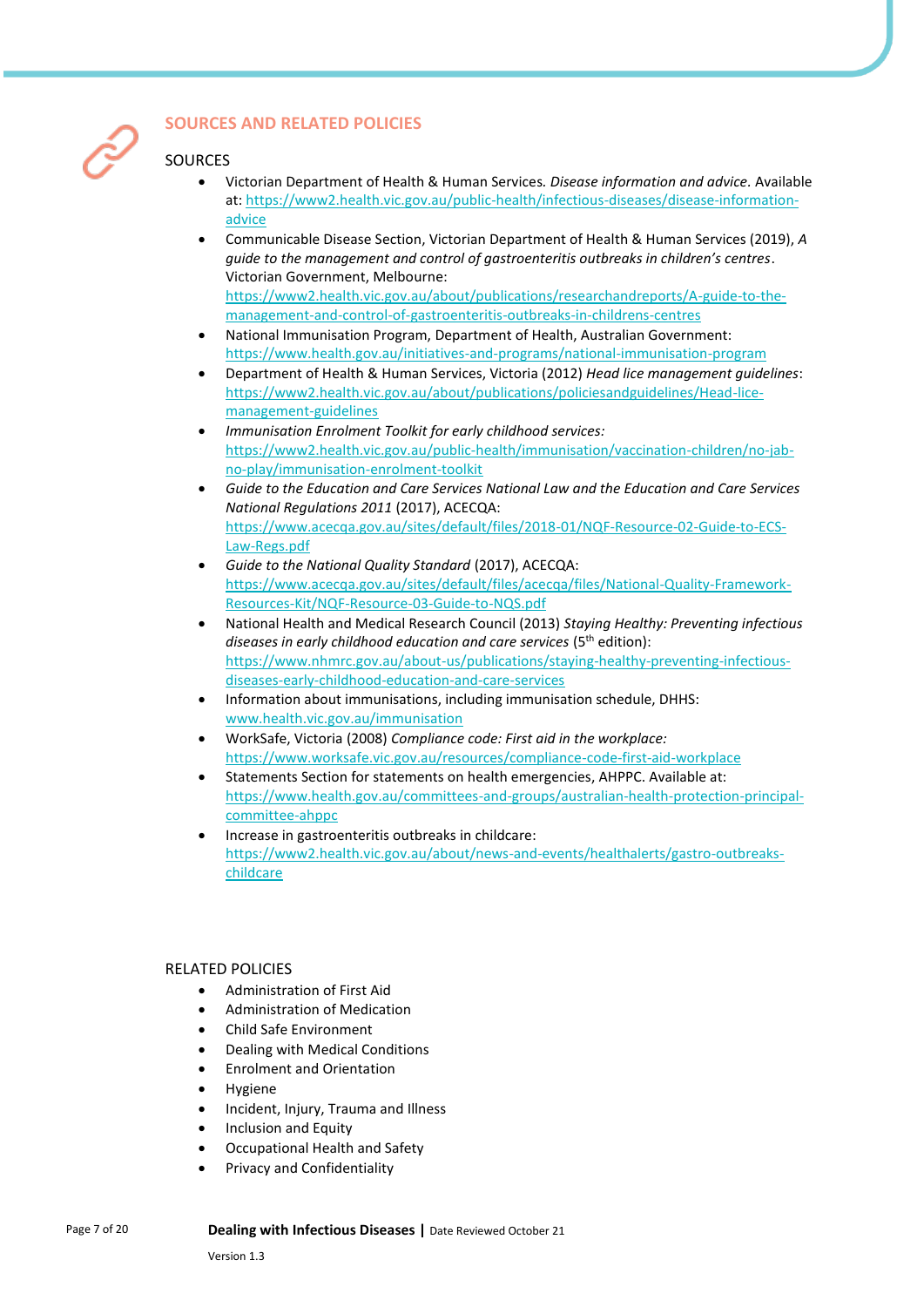### **EVALUATION**



In order to assess whether the values and purposes of the policy have been achieved, the approved provider will:

- regularly seek feedback from educators, staff, parents/guardians, children, management and all affected by the policy regarding its effectiveness
- monitor the implementation, compliance, complaints and incidents in relation to this policy
- ensure that all information related to infectious diseases on display and supplied to parents/guardians is current
- keep the policy up to date with current legislation, research, policy and best practice
- revise the policy and procedures as part of the service's policy review cycle, or as required
- notifying all stakeholders affected by this policy at least 14 days before making any significant changes to this policy or its procedures, unless a lesser period is necessary due to risk *(Regulation 172 (2)).*



### **ATTACHMENTS**

- Attachment 1: Head lice action form
- Attachment 2: Head lice notification letter
- Attachment 3: Procedures for infection control relating to blood-borne viruses
- Attachment 4: Actions for early childhood and care services in an epidemic or pandemic event
- Attachment 5: Child and adult immunisation recommendations
- Attachment 6: COVID- 19 vaccination requirements

#### **AUTHORISATION**

This policy was adopted by the approved provider of Stables Kindergarten on 28<sup>th</sup> October 2021.

REVIEW DATE: 28<sup>th</sup> October 2023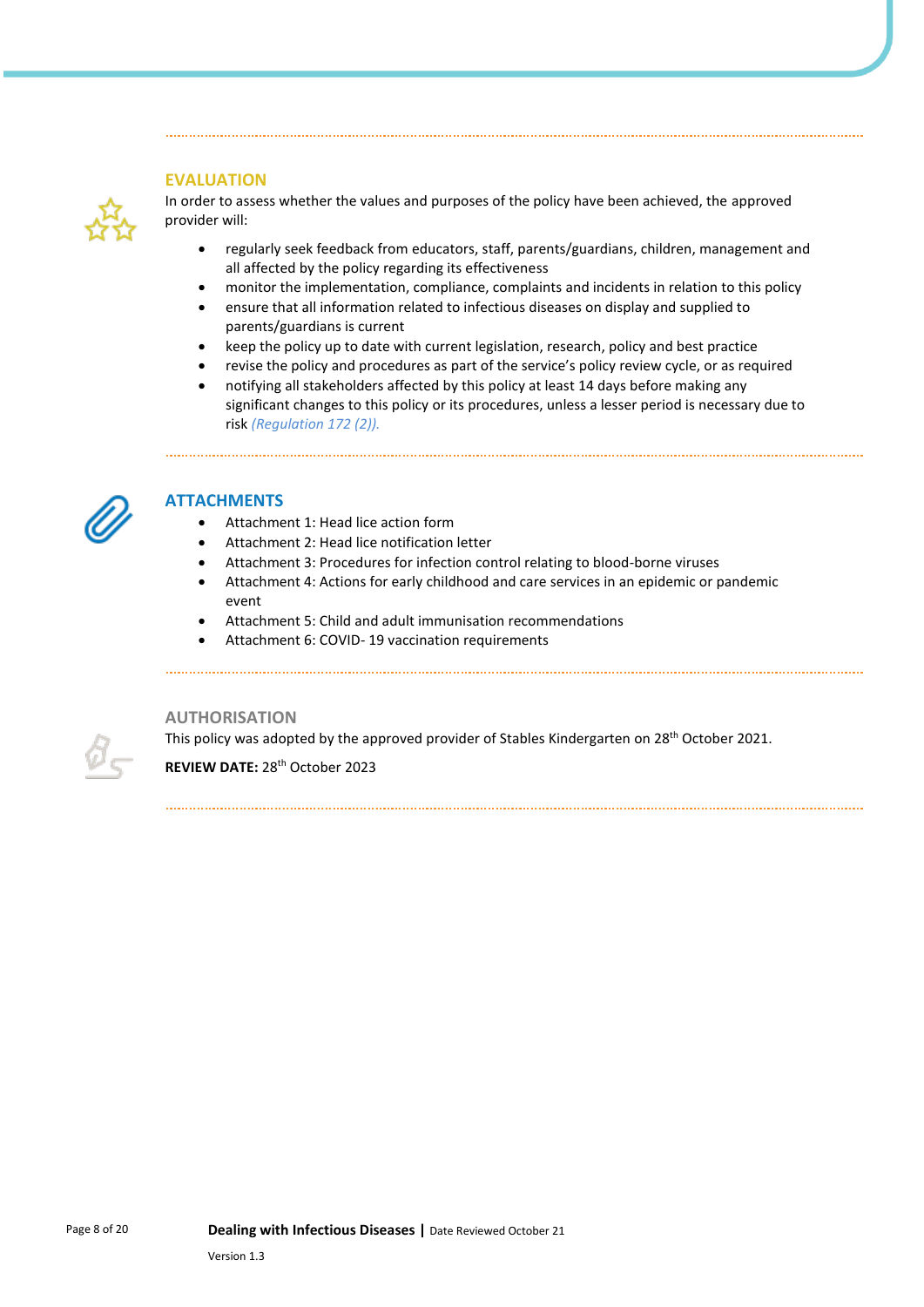### **ATTACHMENT 1. HEAD LICE ACTION FORM**

"[Place on service letterhead]"

Dear parents/guardians,

We have detected head lice or lice eggs on your child and it is very important for you to treat your child as soon as possible, using safe treatment practices. **Please read the attached pamphlet Treating and controlling head lice from the Department of Health (DH)**. This contains guidelines regarding detecting and treating head lice and lice eggs.

Please note that while head lice do not spread disease, they are included in the Minimum Period of Exclusion from Primary Schools and Children's Services for Infectious Diseases Cases and Contacts published by the DH which defines the minimum period of exclusion from a children's service for children with infectious diseases. According to this table, where a child has head lice, that child must be excluded until the day after appropriate treatment has commenced.

Please keep your child at home until appropriate treatment has commenced and use the form provided below to notify Stables Kindergarten, when your child returns to the service, of the action taken by you to treat the head lice/eggs.

| Head lice treatment - action taken                                                                                                                                                                                                                                    |                                        |
|-----------------------------------------------------------------------------------------------------------------------------------------------------------------------------------------------------------------------------------------------------------------------|----------------------------------------|
| Parent/guardian response form                                                                                                                                                                                                                                         |                                        |
|                                                                                                                                                                                                                                                                       |                                        |
| To [Service Name]                                                                                                                                                                                                                                                     |                                        |
| CONFIDENTIAL                                                                                                                                                                                                                                                          |                                        |
|                                                                                                                                                                                                                                                                       |                                        |
| Child's name:                                                                                                                                                                                                                                                         | Group:                                 |
|                                                                                                                                                                                                                                                                       |                                        |
| I understand that my child must not attend the service with untreated head lice or lice eggs.                                                                                                                                                                         |                                        |
| I have used the following recommended treatment for head lice or lice eggs for my child:                                                                                                                                                                              |                                        |
| <u> 1999 - Johann Harry Harry Harry Harry Harry Harry Harry Harry Harry Harry Harry Harry Harry Harry Harry Harry</u>                                                                                                                                                 | "[write name of treatment used]".      |
| Treatment commenced on:                                                                                                                                                                                                                                               | [write date treatment was first used]. |
| Signature of parent/guardian:<br><u> 1989 - Johann John Stein, mars et al. 1989 - John Stein, mars et al. 1989 - John Stein, mars et al. 1989 - John Stein Stein Stein Stein Stein Stein Stein Stein Stein Stein Stein Stein Stein Stein Stein Stein Stein Stein </u> | Date:                                  |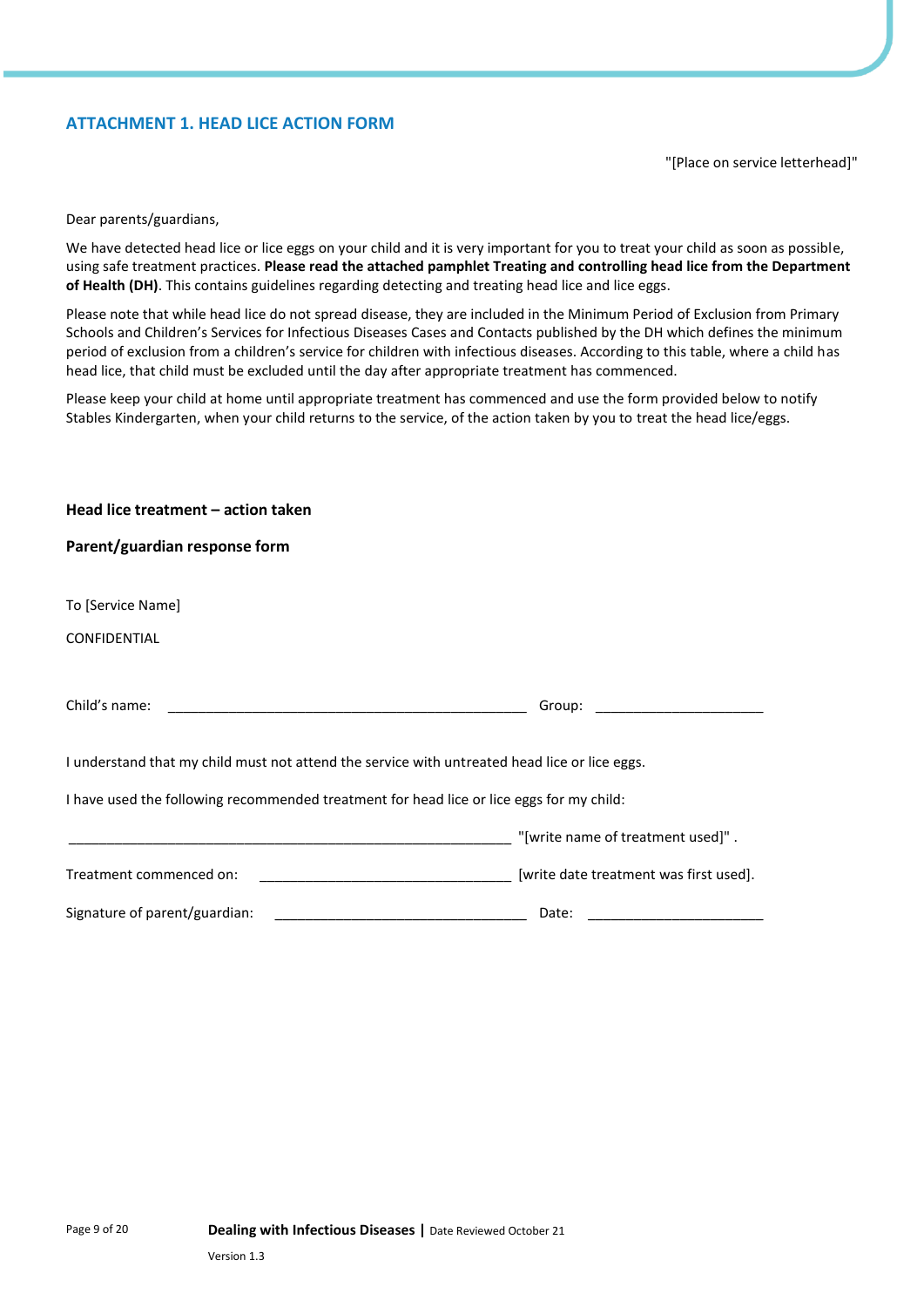### **ATTACHMENT 2. HEAD LICE NOTIFICATION LETTER**

"[Place on service letterhead]"

Dear parents/guardians,

It has come to our attention that head lice or lice eggs have been detected in your child's group at Stables Kindergarten and we seek your co-operation in checking your child's hair regularly throughout this week, [Date].

Head lice are common in children and are transmitted by having head-to-head contact with someone who has head lice, but they do not transmit infectious diseases.

#### **What can you do?**

We seek your co-operation in checking your child's hair and, in instances where head lice or lice eggs are found, treating your child's hair.

We also ask that you ensure your child does not attend the service until the day after appropriate treatment has occurred in line with the Department of Health's (DH) minimum period of exclusion required for head lice.

#### **How do I treat my child for head lice?**

Please read the attached pamphlet Treating and controlling head lice from the DH. This contains guidelines regarding detecting and treating head lice and lice eggs. Additional information is also available by contacting the service.

#### **Who do I contact if my child has head lice?**

If head lice or lice eggs are found in your child's hair, you must inform:

- the service, and use the attached form to advise when treatment has commenced
- parents/guardians and carers of your child's friends so that they can also check these children for head lice or lice eggs and commence treatment if necessary.

#### **When can my child return to the service?**

DH regulations require that where a child has head lice, that child must be excluded until the day after appropriate treatment has commenced.

Stables Kindergarten is aware that head lice can be a sensitive issue and is committed to maintaining your confidentiality.

Kind regards,

"[Signature of Nominated Supervisor]"

"[Name of Nominated Supervisor]"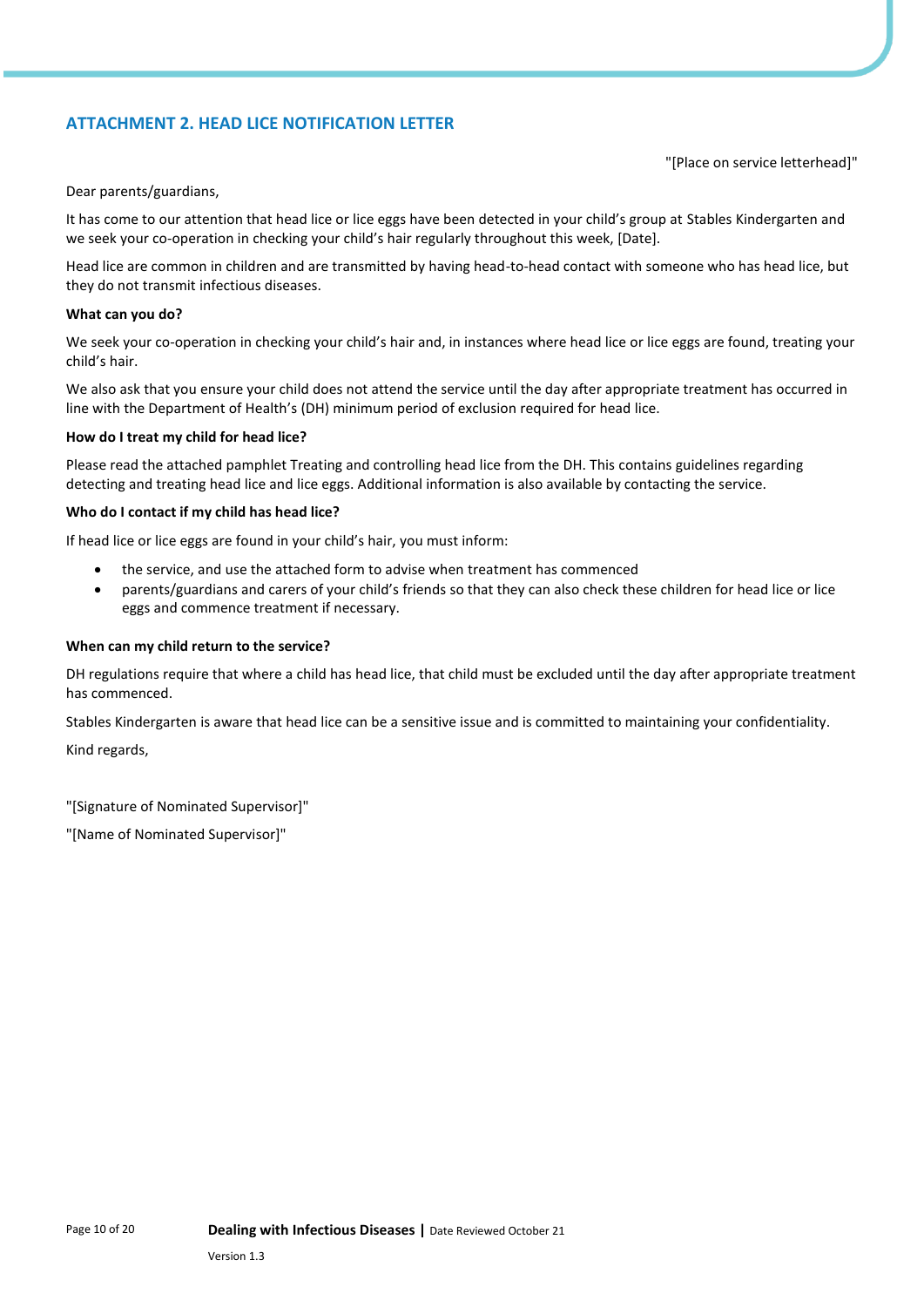### **ATTACHMENT 3. PROCEDURES FOR INFECTION PREVENTION AND CONTROL RELATING TO BLOOD-BORNE VIRUSES AND BODY FLUIDS**

The use of standard precaution practice *(refer to Definitions)* is the best way to prevent transmission of blood borne viruses and body fluids.

The procedures are based on information available from the Department of Education and Training (DET), the Victorian Government's Better Health Channel and the National Health and Medical Research Council.

#### **Important note on blood spills**

A person responding to an incident involving blood at the service must first cover any cuts, sores or abrasions on their own hands and arms with waterproof dressings.

### **MANAGING EXPOSURES TO BLOOD AND/OR BODY FLUIDS**

Exposures include sharps injuries (including needlestick) and splashes into or onto mucous membranes (such as eyes, nose, mouth) or non-intact skin (cuts, sores or abrasions).

- Remove contaminated clothing (if applicable) and thoroughly wash exposed area with soap and water.
- Affected mucous membranes should be flushed with large amounts of water.
- Eyes should be flushed gently (no soap)
- The exposed person must report any occupational exposures immediately.
- Seek medical attention for an assessment of the risk of infection and appropriate treatment

### **CLEANING AND REMOVAL OF BLOOD SPILLS AND BODY FLUIDS**

### **Equipment (label clearly and keep in an easily accessible location**)

- Disposable gloves
- Disposable plastic bags/zip lock bags/biohazard container (if available)
- Detergent/bleach
- Disposable towels
- Access to warm water

### **Procedure**

- 1. Put on disposable gloves.
- 2. Cover the spill with paper towels.
- 3. Carefully remove the paper towel and contents.
- 4. Place the paper towels in an appropriate disposable plastic bag/zip lock bag/biohazard container.
- 5. Clean the area with warm water and detergent/bleach, then rinse and dry.
- 6. Remove and place gloves in an appropriate disposable plastic bag/zip lock bag/biohazard container, seal and place it in a rubbish bin inaccessible to children.
- 7. Wash hands in warm, soapy water and dry (follow the Handwashing guidelines in the *Hygiene Policy*).

### **NEEDLE STICK INJURIES**

If you get pricked by a discarded needle and syringe (often referred to as 'needle stick injury') the following steps should be taken:

- Flush the injured area with flowing water.
- Wash the wound well with soap and warm water.
- Dry the wound and apply a waterproof dressing
- Seek medical attention for an assessment of the risk of infection and appropriate treatment.
- If the needle and syringe cannot be retrieved, mark the area so others are not at risk and contact the Disposal Helpline.

## **SAFE DISPOSAL OF DISCARDED NEEDLES AND SYRINGES**

### **Equipment (label clearly and keep in an easily accessible location)**

• Disposable gloves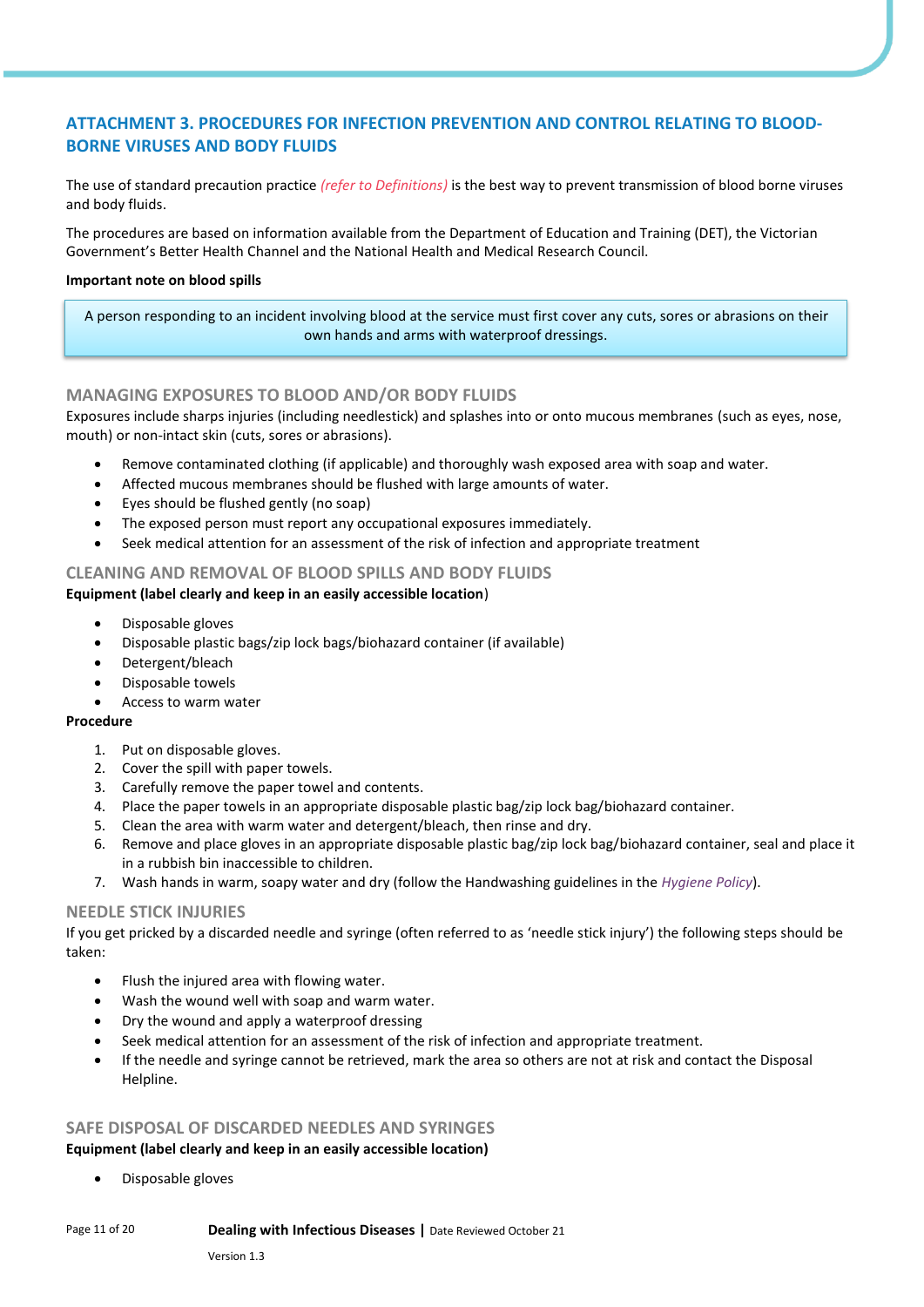- Long-handled tongs
- Disposable plastic bags
- 'Sharps' syringe disposal container, or rigid-walled, screw-top, puncture-resistant container available for free from local council, who may also provide free training to staff on the collection of sharps

### **Procedure**

- 1. Put on disposable gloves.
- 2. Do not try to re-cap the needle or to break the needle from the syringe.
- 3. Place the 'sharps' syringe disposal container on the ground next to the needle/syringe and open the lid.
- 4. Using tongs, pick the syringe up from the middle, keeping the sharp end away from you at all times.
- 5. Place the syringe, needle point down, in the 'sharps' syringe disposal container and close the lid securely on the container.
- 6. Repeat steps 3 to 5 to pick up all syringes and/or unattached needles.
- 7. If appropriate, clean the area with warm water and detergent/bleach, then rinse and dry.
- 8. Remove and place gloves in a disposable plastic bag, seal and place it in a rubbish bin inaccessible to children.
- 9. Wash hands in warm, soapy water and dry (follow the Handwashing guidelines in the Hygiene Policy).

Under no circumstances should children, work-experience students or volunteers be asked or encouraged to pick up needles/syringes.

If the needle/syringe is not accessible and cannot be collected, mark and supervise the area so that others are not at risk and contact the Syringe Disposal Helpline on 1800 552 355.

Advice on the handling and disposal of needles/syringes can be accessed from:

- the Syringe Disposal Helpline on 1800 552 355 (24 hours a day, 7 days a week) for the location of the nearest needle exchange outlet or public disposal bin
- the environmental officer (health surveyor) at your local municipal/council offices
- local general practitioners
- local hospitals.

**Note**: 'Sharps' syringe disposal containers and/or needles/syringes must not be put in normal waste disposal bins. To dispose of the container, take it to your local Needle and Syringe Program or council office or contact the Disposal Helpline (1800 552 355) for further advice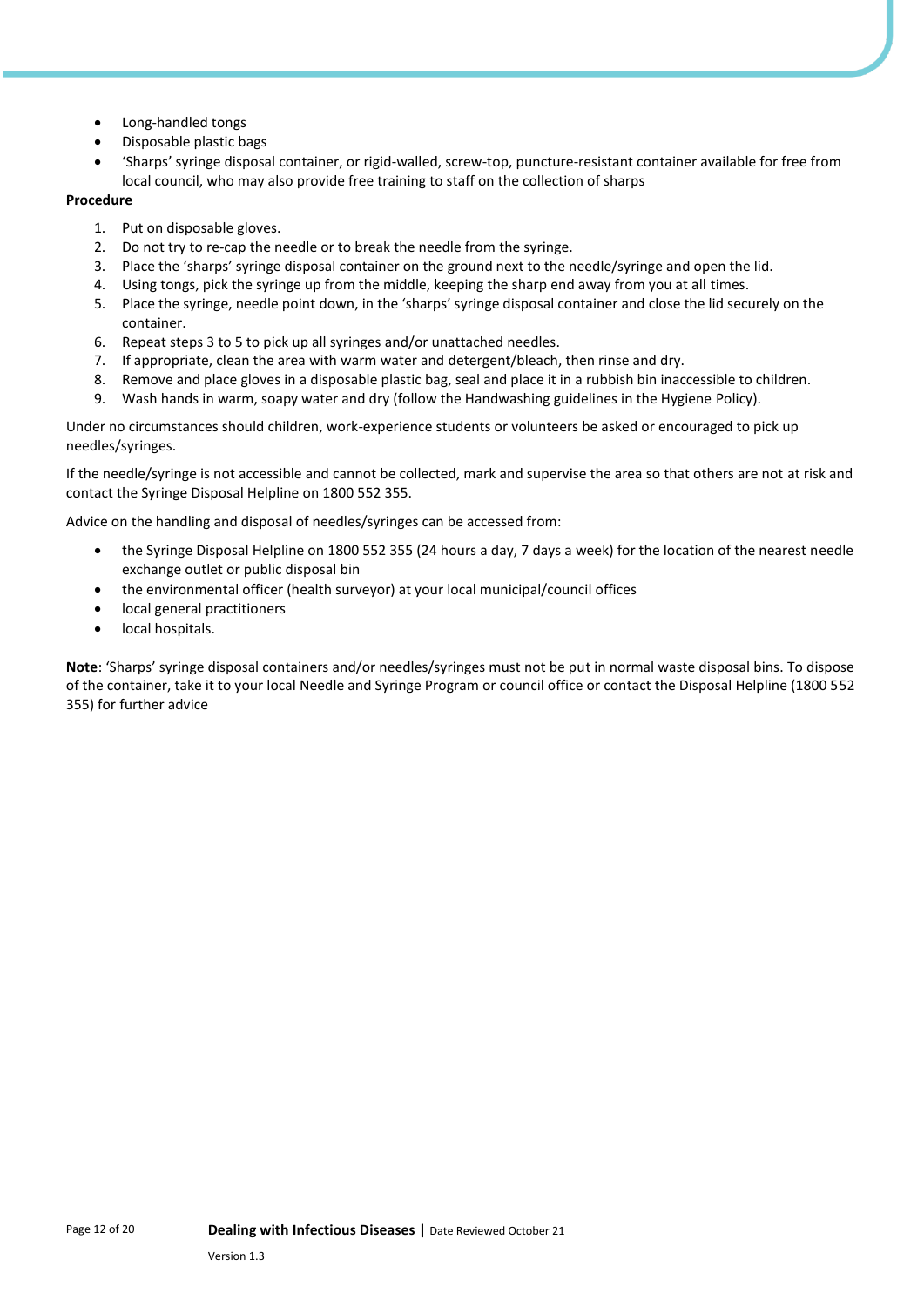### **ATTACHMENT 4. ACTIONS FOR EARLY CHILDHOOD AND CARE SERVICES IN AN EPIDEMIC OR PANDEMIC EVENT**

Early childhood education and care services should consider a variety of strategies to support physical distancing and good hygiene practices to reduce the risk of infection transmission within the practical limitations of an early learning environment.

### **ACTIONS**

The following actions are to be considered, adapted and implemented as necessary according to the education setting and the individual needs of the staff, children and the wider service community:

- Display educational materials, which can be downloaded and printed from the Department of Health's (DH) website
- Comply with National Health and Medical Research Council (NHMRC) guidance, Staying healthy: Preventing infectious diseases in early childhood education and care services
- Alert your approved provider about any child or staff absenteeism due to an infectious disease outbreak
- Keep parents and staff informed of the actions you are taking.
- All unwell staff and children must stay home. Perhaps the most important action early childhood services can take to reduce the risk of infection transmission is to ensure that any unwell staff and children remain at home.
- Staff or children most at risk of severe illness should individually assess appropriateness for on-site attendance at this time, with support from their medical practitioner. Parents/carers of children with complex medical needs (including those with compromised immune systems), should seek advice from the child's medical practitioner to support decision-making about whether on-site education and care is suitable, noting that this advice may change depending on the status of the pandemic in Victoria.
- It is important that visitors to early childhood services are limited to those delivering or supporting essential services and operations during a pandemic situation.
- Additional staff, including parent volunteers, should be discouraged from attending the service at this time. Ensure vigilance is maintained through the use of the visitor signing in and out record book including their contact details.
- Parent information sessions and interviews should meet physical distancing requirements of 1.5 metres between adults, or else be replaced with virtual alternatives.

### **HYGIENE**

Everyone can protect themselves and prevent the spread of infection by continuing effective hand hygiene.

- All staff and children should undertake regular hand hygiene, particularly on arrival to the service, before and after eating, after blowing their nose, coughing, sneezing or using the toilet. You are a good role model for the children and their parents/carers, so actively talk about why everyone needs to wash their hands and the importance of everyone doing this.
- Make sure liquid soap and running water, or alcohol-based hand sanitiser, is available at the entrance of the facility and throughout.
- Tissues should be readily accessible with bins provided in each room and in outdoor areas for easy disposal.
- It is recommended that children do not drink directly from drinking fountains at this time. Children should bring their own water bottle for use (and refilling) at the service.
- Ensure the highest hygiene practices amongst food handlers as per NHMRC guidance Staying healthy: Preventing infectious diseases in early childhood education and care services. Sharing of food should not occur.
- Use of mobile phones by staff during work hours should be discouraged. Staff should be reminded to clean their phones regularly.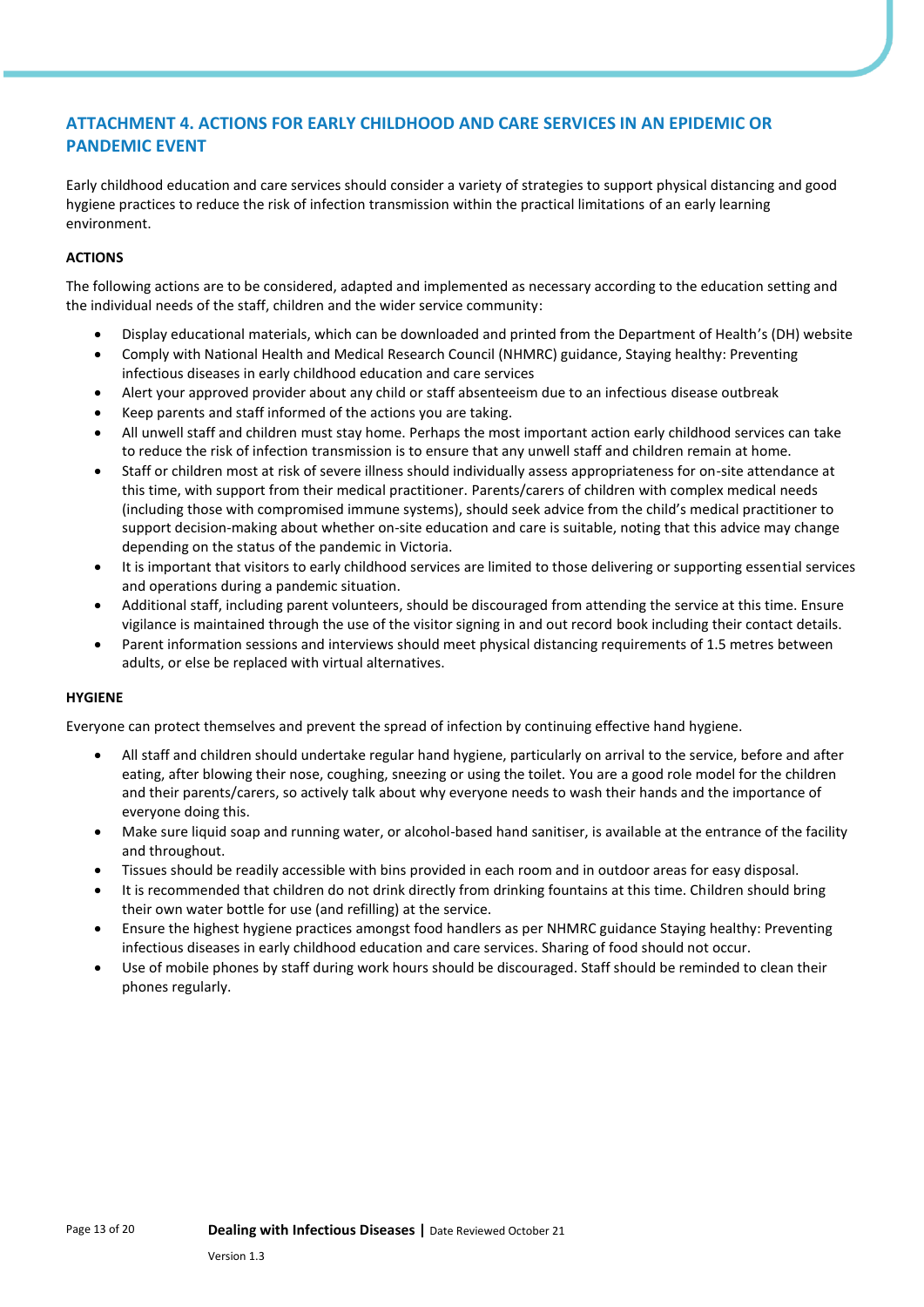#### **ARRIVAL AND DEPARTURE**

To assist in minimising the spread of infection, procedures to reduce close proximity between attendees at the service should be considered.

- Consider the arrival and departure procedures for children and, where possible, minimise opportunities for parents and carers to gather in groups, especially in foyers and in children's play areas.
- It may be possible, for example, for children to be dropped off and picked up in the service entrance or foyer,
- While staggered start and finish times occur naturally in some early childhood education and care service types, other services will often have one arrival and pick up time. Consider how the arrival and pick up time could be spread out. One example may be to divide the group and allocate times, noting that it is not expected that session times are extended to accommodate additional arrival and departure procedures.
- Greeting parents and children at the front door in the morning and during pick up times will allow for one-on-one communication with families while practising physical distancing and providing opportunities to consider whether children are showing any signs of being unwell.

### **CONSIDERATIONS FOR TEACHING AND LEARNING ENVIRONMENTS**

Maintaining physical distance requirements between staff and children is not practical in early childhood services. In the case of coronavirus (COVID-19) physical distancing is most important between adults.

Reducing mixing between different age or room groups is recommended as a precautionary measure to minimise risk of spread of transmission and aid containment.

- Consider small group play, staggered mealtimes and indoor/outdoor play opportunities whenever possible.
- Windows should be open during the day to promote air flow where possible.
- Consider the setup of the room and the placement of the activities and limit the number of whole group activities.
- Rather than having group times where everyone is sitting on the mat, consider using informal opportunities to engage with the children/read books/do storytelling with small groups of children at a time.
- For younger children, particularly consider the rotation of toys more often and increase the frequency of cleaning toys. Sharing of toys that have been placed in mouths should be monitored and avoided.
- Wherever possible and where you have enough staffing for adequate supervision, consider operating an indoor/outdoor program.
- A greater range of activities will encourage children and staff to spread out more broadly.
- Mixing of staff and children between rooms should be minimised where possible. It is acknowledged that staff may need to move between rooms to support breaks and, in these situations, staff should be reminded of the importance of hand hygiene.
- Where multiple staff are in a room, remind staff to maintain physical distancing from each other as much as practical.

### **CONSIDERATIONS FOR OFFICES AND STAFF FACILITIES**

- Close proximity between staff should be avoided, where possible, and especially in offices and staff rooms.
- Workstations should be spaced out as much as possible, and the number of staff in offices limited. Where possible, staff should use separate offices.
- Remind staff to maintain physical distancing from each other as much as possible in the reception, staff room and offices.

### **CLEANING AND FACILITIES MANAGEMENT**

- Environmental cleaning, coupled with regular hand hygiene, remains important to reduce the risk of infection transmission.
- Services should maintain full adherence to the NHMRC childcare cleaning guidelines, in addition:
	- $\circ$  clean and disinfect high-touch surfaces at least twice daily (e.g. play gyms, tables, hard-backed chairs, doorknobs, light switches, phones, remotes, handles, desks, toilets, sinks, kitchenware).
	- $\circ$  wash and launder play items and toys (avoid using plush toys that are shared among children), as appropriate, in accordance with the manufacturer's instructions. If possible, launder items using the warmest appropriate water setting for the items and dry items completely.
	- Note: In an epidemic/pandemic disinfecting and cleaning of toys and equipment should be done after every use before another child uses the toy/item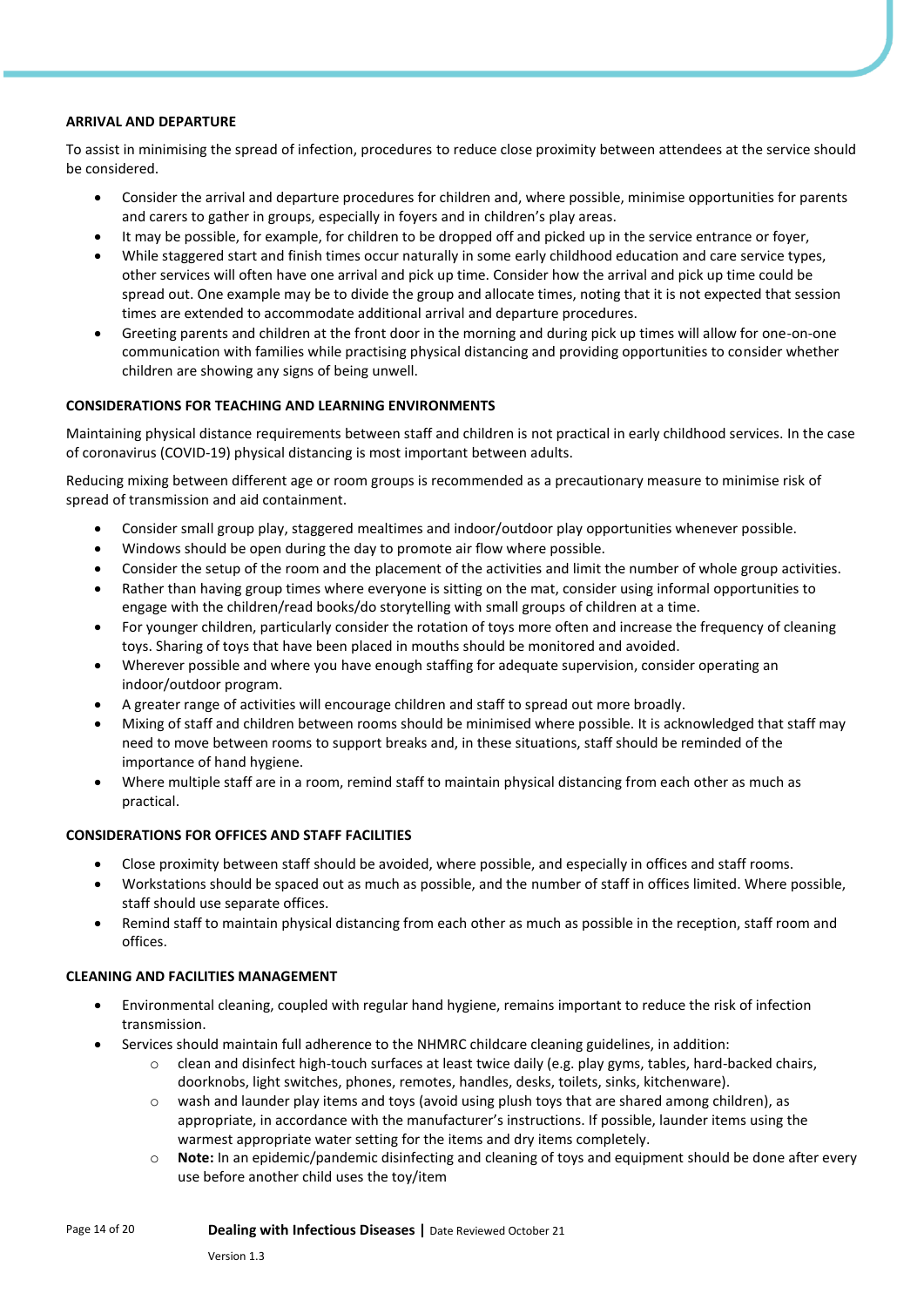- Hand hygiene before and after use of shared equipment is recommended (for example, prior to a new activity).
- Excursions should not be undertaken other than to local parks.

### **PROVISION OF ROUTINE CARE AND FIRST AID**

Physical distancing is not practical when providing direct care. In this situation, standard precautions, including hand hygiene, are important for infection prevention and control.

- Standard precautions *(refer to Definitions)* are advised when coming in to contact with someone for the purpose of providing routine care, assistance or first aid. Also see NHMRC guidance Staying healthy: Preventing infectious diseases in early childhood education and care services.
- Always wash hands with soap and water or use a hand sanitiser before and after performing routine care or first aid.
- Additional personal protective equipment (PPE), for example face masks, is not required (unless specified otherwise from the Department of Health) to provide routine care or first aid (unless coming into contact with blood or body fluids) for children who are well.

### **MANAGEMENT OF AN UNWELL CHILD OR STAFF MEMBER**

It is important that any staff member or child who becomes unwell while at an early childhood service returns home. Sensible steps services can take while a child awaits collection by a parent or carer as a precaution include the following.

- Staff or children should be isolated in an appropriate space with suitable supervision and collected by a parent/carer as soon as possible.
- Where staff or children are experiencing compatible symptoms important actions to take include hand hygiene, physical distance and where possible putting a face mask on the person who is unwell. Staff caring for or supervising an unwell child should also wear a face mask.
- Face masks should not be used in situations where an individual is unable to safely or practically tolerate a mask (e.g. a child with complex medical needs, including existing respiratory needs, and younger children).
- Urgent medical attention should be sought where indicated.
- Health care plans, where relevant, should be updated to provide additional advice on monitoring and identification of the unwell child in the context of an epidemic or pandemic.
- If a staff member is unsure whether a child is unwell, it is advisable in the first instance to contact the parent/carer to discuss any concerns about the health status of the child and, taking a precautionary approach, request the parent/carer to collect their child if concerns remain. A trained staff member could take the temperature of the child, where appropriate, to support decision making.
- Staff or children experiencing compatible symptoms with the infection should be encouraged to seek the advice of a healthcare professional who can advise on next steps. A medical certificate is not required to return to an early childhood setting after a period of illness, however staff and children should not return until symptoms resolve.
- Follow cleaning guidance according to the situation of the case. If a child spreads droplets (for example by sneezing, coughing or vomiting), clean surfaces immediately with disinfectant wipes while wearing gloves.

### **SOURCE**

Health and safety advice for early childhood education and care services in the context of coronavirus (COVID-19), Department of Education and Training and DH.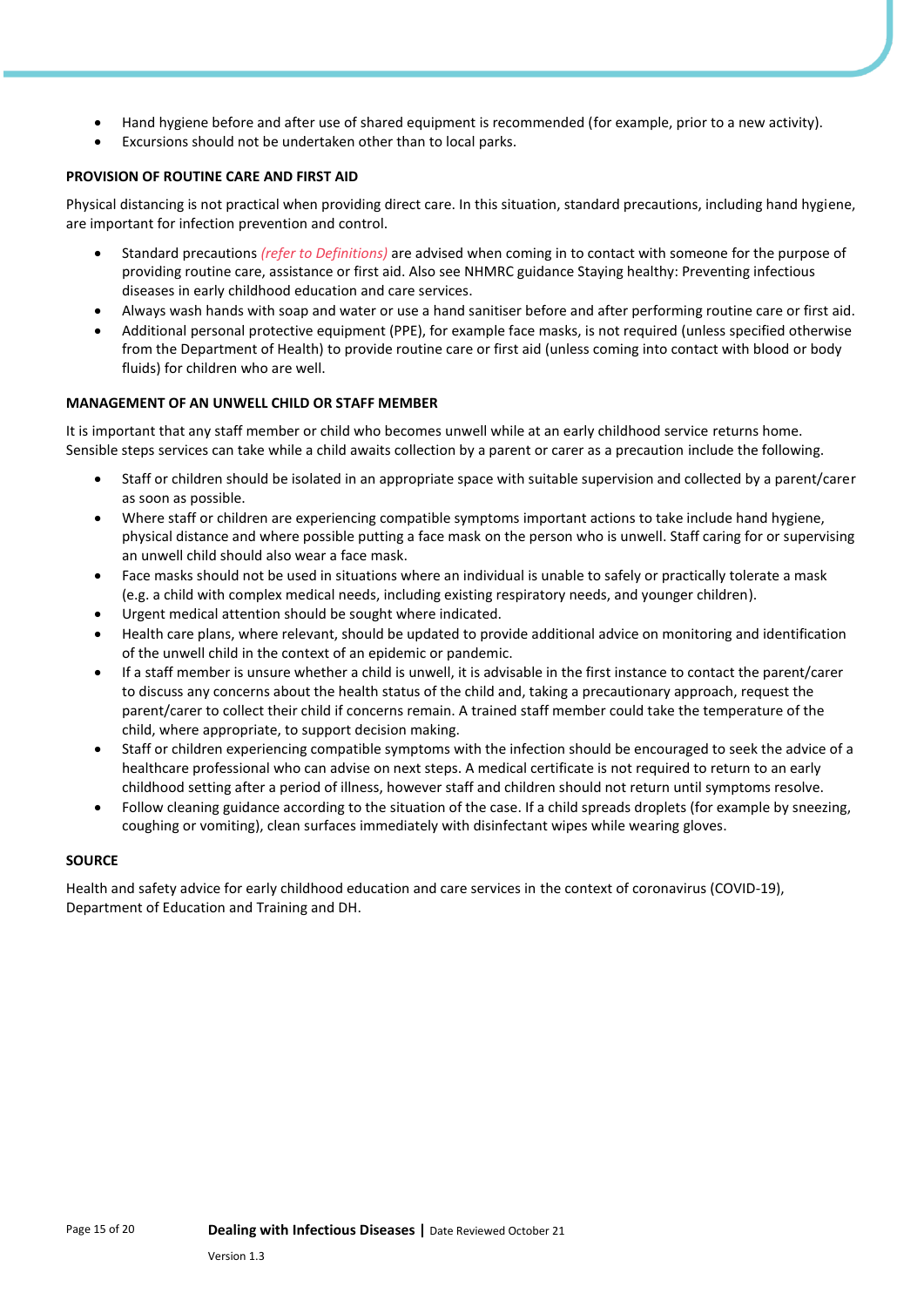### **ATTACHMENT 5. CHILD AND ADULT IMMUNISATION RECOMMENDATION**

Immunisations are an effective means of reducing the risk of vaccine preventable diseases. Early childhood education and care services which are regulated under the *Education and Care Services National Law Act 2010* and *Education and Care Services National Regulations 2011* have legislative responsibilities under the *Public Health and Wellbeing Act 2008* to only offer a confirmed place in their programs to children with an Australian Immunisation Register (AIR) Immunisation History Statement *(refer to Definitions)*. To meet the Child Care Subsidy immunisation requirements, children must be immunised according to the National Immunisation Program Schedule *(refer to Sources)* set out by the Australian Government Department of Health.

Routine childhood immunisations help to protect children against:

- diphtheria
- tetanus
- whooping cough (pertussis)
- polio
- pneumococcal disease
- meningococcal ACWY disease
- hepatitis B
- Haemophilus influenzae type b (Hib)
- rotavirus
- chickenpox (varicella)
- measles
- mumps
- rubella (German measles)
- influenza
- Aboriginal and Torres Strait Islander infants are also protected against meningococcal B disease.

For more information visit:<https://www2.health.vic.gov.au/public-health/immunisation>

People who work with children are at an increased risk of catching and passing on infectious diseases. Infected staff, especially people working in early childhood education and care, may transmit infections to susceptible people. This has potential for serious health outcomes. Many infectious diseases are highly infectious several days before symptoms appear. Vaccination can protect the staff member who is at risk of acquiring the disease, and also reduce the risk of disease transmission to people who the worker is in contact with.

These infections may include:

- influenza
- rubella
- measles
- mumps
- varicella
- pertussis

All people who work with children are recommended to receive vaccines:

- influenza
- measles, mumps, rubella (MMR)
- pertussis (dTpa)
- varicella

In addition to the vaccines for all people who work with children, hepatitis A vaccine is recommended for staff working in early childhood education and care. Additional vaccinations are recommended for special categories of educators and other staff:

- hepatitis B for staff who care for children with intellectual disabilities
- Japanese encephalitis for those who work in the outer Torres Strait islands for 1 month or more during the wet season.

For more information visit: [https://immunisationhandbook.health.gov.au/vaccination-for-special-risk-groups/vaccination-for](https://immunisationhandbook.health.gov.au/vaccination-for-special-risk-groups/vaccination-for-people-at-occupational-risk)[people-at-occupational-risk](https://immunisationhandbook.health.gov.au/vaccination-for-special-risk-groups/vaccination-for-people-at-occupational-risk)

Under the Occupational Health and Safety Act 2004 employers must provide a working environment that is safe and without risks to health. Further, employers are required to take steps to eliminate risks so far as is reasonably practicable. If it is not reasonably practicable to eliminate these, they are required to reduce those risks so far as is reasonably practicable.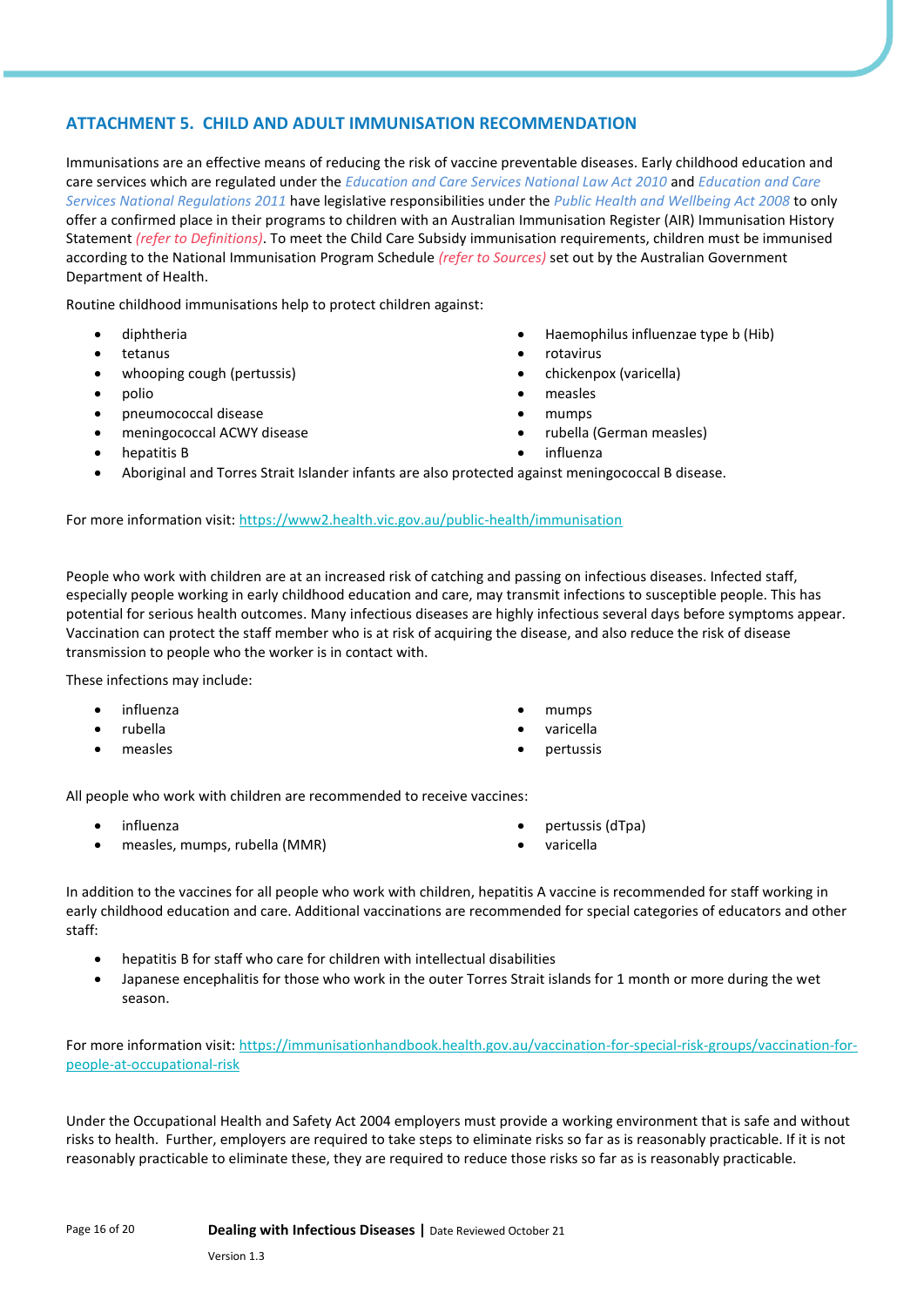To reduce the risk to employees of acquiring a vaccine-preventable disease or transmitting such a disease to other staff, children or their families, employers should:

- develop a staff vaccination policy that states the vaccination requirements for educators and other staff
- develop a staff vaccination record that documents each staff member's previous infection or vaccination for the diseases listed previously in 'Vaccines – possible recommendations'
- require all new and current staff to complete the staff vaccination record
- regularly update staff vaccination records as staff become vaccinated
- provide staff with information about vaccine-preventable diseases for example, through in-service training and written material, such as fact sheets
- take all reasonable steps to encourage non-immune staff to be vaccinated.
- give advice to early childhood teachers, educators and other staff, and any refusal to comply with vaccination requests, should be documented.
- exclude staff who are not vaccinated from the workplace in the event of an outbreak of a vaccine-preventable disease.

Aside from reinforcing the immunisation recommendations, the approved provider should also advise staff of the potential consequences if staff refuse reasonable requests for immunisation. These consequences could include:

- being restricted to working with children over 12 months old;
- potentially having to take antibiotics during outbreaks of bacterial diseases that are vaccine preventable; and
- being excluded from work during outbreaks of vaccine-preventable diseases (even if the staff member is not ill).

Although these guidelines provide for exclusions and encourage vaccination, they are currently not supported by accreditation and licensing requirements.

The Australian Government is committed to providing all Australians with access to free, safe and effective COVID-19 vaccines. While the Government aims to have as many Australians as possible choose to be vaccinated, receiving a vaccination is voluntary. The approved provider can encourage staff to get a COVID-19 vaccination, if they are able to.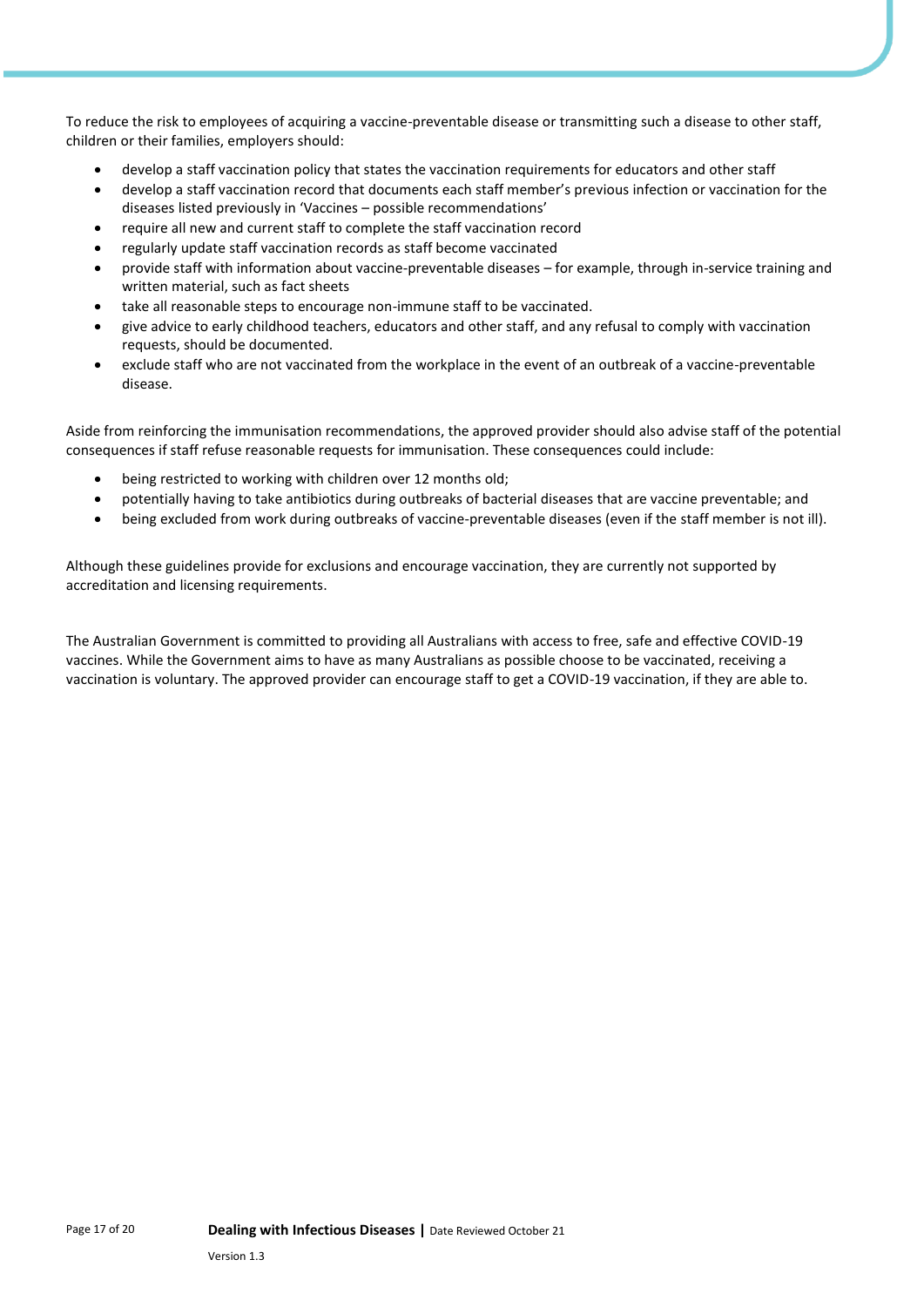### **ATTACHMENT 6. COVID-19 VACCINATION REQUIREMENTS**

### **COVID-19 mandatory vaccination directions**

COVID-19 Mandatory Vaccination (Workers) Directions given by the Acting Chief Health Officer under the *Public Health and Wellbeing Act 2008 (Vic) 200(1)(d)* obliges employers to ensure the vaccination of their staff to limit the spread of COVID-19 within the service setting, this includes:

• onsite early childhood education and care services or children's services provided under the Education and Care Services National Law, the Education and Care Services National Regulations, and the Children's Services Act 1996 (Vic).

### **Educational staff**

Under the Chief Health Officer direction, educational staff includes:

- any person employed to work in an education facility (including teachers, early childhood educators and educational support staff)
- a person contracted to work at an education facility and who will or may be in close proximity to children, students or staff
- DET staff who attend an education facility
- staff of any other entity who attends an education facility
- students on placements.

### **Contractors**

Contractors are covered by the Directions if they will have contact with children or staff. These may include:

- IT Personnel
- **Bookkeepers**
- **Gardeners**
- Cleaners employed to work at the service
- Breakfast Club suppliers.

### **Authorised Workers**

Contractors that are considered Authorised Workers must be vaccinated or have a valid medical exemption; this can include but is not limited to:

- Repairs and maintenance workers
- Contract cleaners
- Delivery drivers.

Under the Public Health Order, the approved provider can:

- contact the contractor's employer (e.g., the cleaning company) or contractor directly for proof of vaccination
- advise that it is a requirement to comply with the Public Health Order in relation to who may attend the ECEC service.

### **Volunteers and parents attending the service**

This includes:

- Committees of Management (CoM) (can continue to work remotely if unvaccinated)
- Parent Advisory Groups (PAG) (can continue to work remotely if unvaccinated)
- Parent helpers and volunteers.

• Unvaccinated CoM member (without a valid medical exemption) cannot:

- Attend the ECEC premises
- Attend an in-person Committee meeting with the Director or a member of staff present
- Attend an in-person AGM or Special General Meeting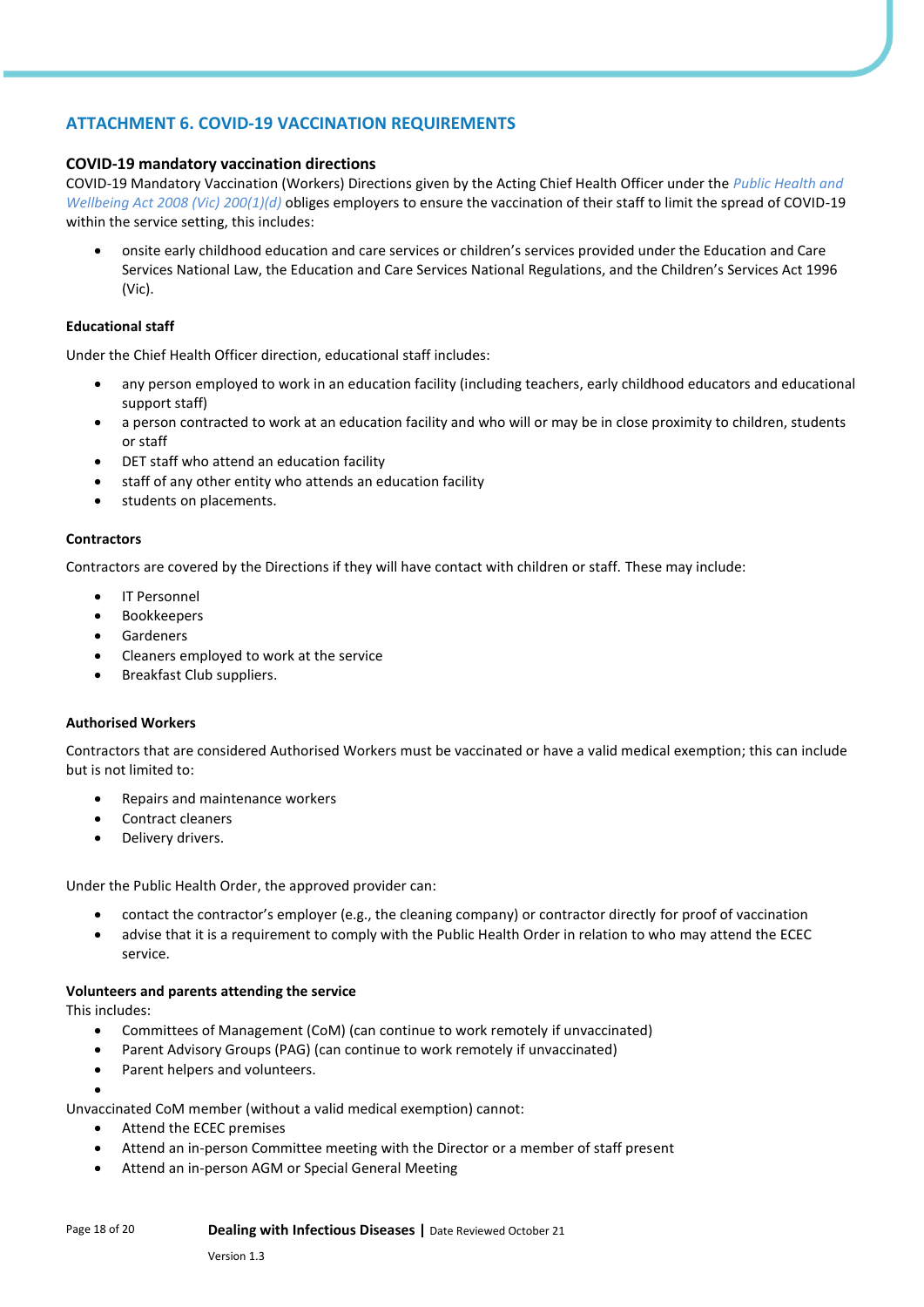Unvaccinated parent helpers cannot continue to volunteer if their work involves in person contact with children or staff, or attending the ECEC premises.

Educational staff, Contractors and Volunteers and parents attending the service must have had:

- their first vaccination by 25 October 2021; and
- their second vaccination by 29 November 2021

#### **Medical exemptions**

Medically exempt staff must provide a medical contraindication certificate from their medical practitioner which outlines one of the following contraindications to the administration of a COVID-19 vaccine:

- a. anaphylaxis after a previous dose;
- b. anaphylaxis to any component of the vaccine, including polysorbate or polyethylene glycol;
- c. in relation to AstraZeneca:
	- I. history of capillary leak syndrome; or
	- II. thrombosis with thrombocytopenia occurring after a previous dose;
- d. in relation to Comirnaty or Spikevax:
	- I. myocarditis or pericarditis attributed to a previous dose of either Comirnaty or Spikevax; or
- e. The occurrence of any other serious adverse event that has been attributed to a previous dose of a COVID-19 vaccine by an experienced immunisation provider or medical specialist (and not attributed to any another identifiable cause); AND has been reported to State adverse event programs and/or the Therapeutic Goods Administration.

**Additional medical exemption:** A person who has been diagnosed with COVID-19 can have a medical certificate from their treating medical practitioner stating that they cannot be vaccinated for up to six months

#### **Collection of vaccination records**

By 18 October 2021, approved providers need to have collected the following information from all current and potential staff, contractors and volunteers attending the service:

- whether staff have received both doses of a COVID-19 vaccination; or
- whether they have received one dose of a COVID-19 vaccine and the date they have booked in to receive their second dose (which needs to be before 29 November 2021); or
- whether they have made a booking to receive their first COVID-19 vaccination, noting that this must be on or before 25 October 2021; or
- whether they cannot receive a COVID-19 vaccination because an exemption applies to them, and they have evidence from an approved medical practitioner certifying an exemption applies to them.

If staff have not provided the above information by 18 October 2021, they will not be permitted at the service, and will need to be treated as though they are unvaccinated.

Additionally, if staff have not received their first dose by 18 October 2021 but have made a booking to receive their first dose by 25 October 2021, they will be permitted on site. If the person has not received their first dose by 25 October 2021, they will not be permitted at the service after that date.

### **Vaccination records**

A vaccination record is information about a person's vaccination status made under, or in accordance with, the *Australian Immunisation Register Act 2015 (Cth)*.

- Fully vaccinated staff vaccination record:
	- o A certificate of immunisation. This is a COVID-19 Medicare Digital Certificate (printed) as provided by Medicare, OR
	- o An immunisation history statement obtained from the Australian Immunisation Register as provided by Medicare (also available for partially vaccinated workers).
- Partially vaccinated or unvaccinated staff vaccination record:
	- o Booking information that demonstrates that the staff member will: